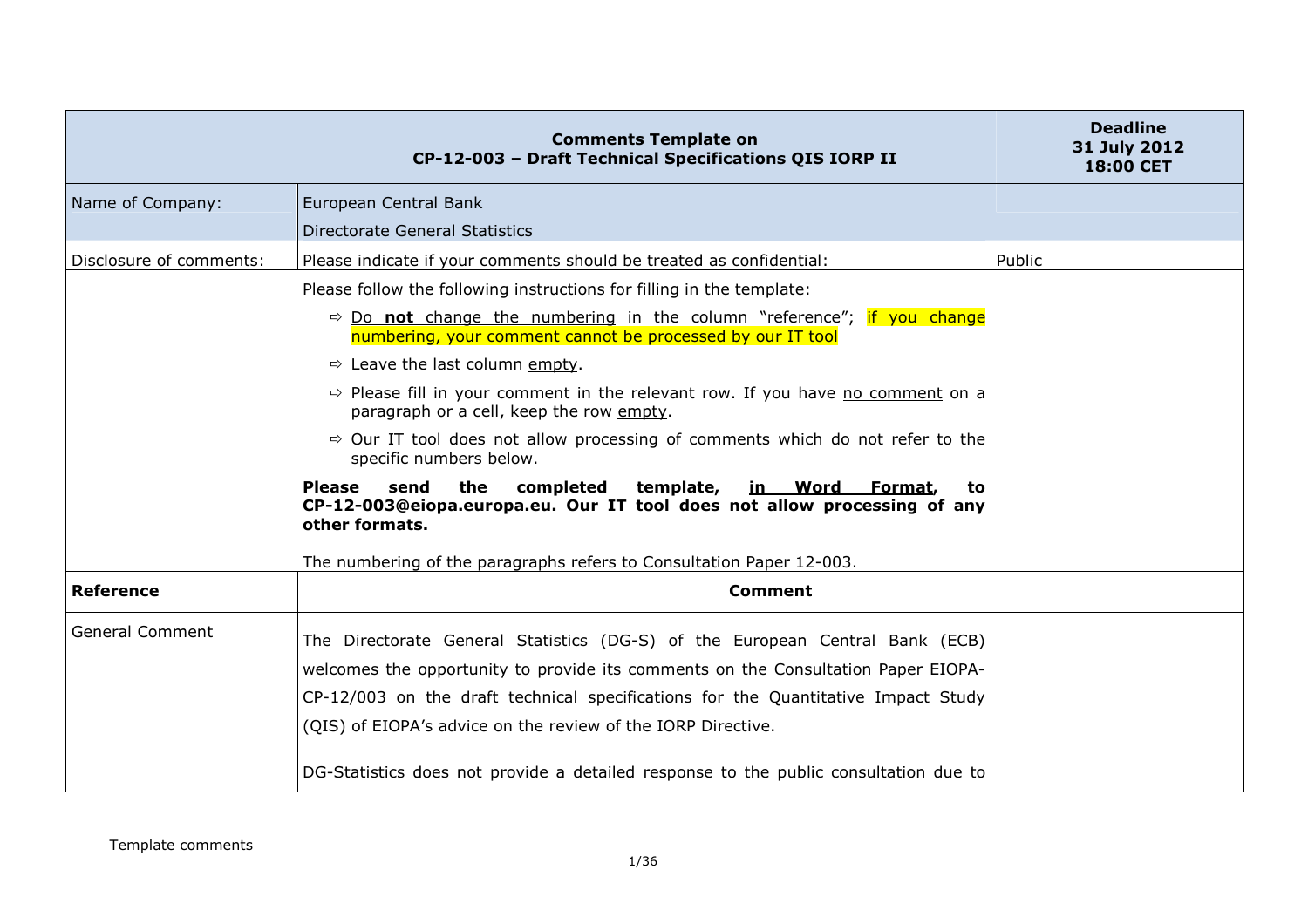| <b>Comments Template on</b><br>CP-12-003 - Draft Technical Specifications QIS IORP II     | <b>Deadline</b><br>31 July 2012<br><b>18:00 CET</b> |
|-------------------------------------------------------------------------------------------|-----------------------------------------------------|
| the highly technical level of details that are under discussion. Instead it aims to       |                                                     |
| explain in the General Comment the broad requirements which future reporting would        |                                                     |
| need to meet in order to be an appropriate basis for ESCB statistics.                     |                                                     |
| The ECB's competencies to collect statistical data for the pension fund sector are laid   |                                                     |
| down in Council Regulation (EC) 2533/98 as amended. The DG-S has the task to              |                                                     |
| compile harmonised financial statistics for the euro area, which are input into the       |                                                     |
| analyses and decision making of the ECB and ESRB. As part of this statistical             |                                                     |
| information, the ECB compiles and publishes quarterly euro area statistics on assets      |                                                     |
| and liabilities of (insurance corporations and) pension funds, based on available         |                                                     |
| national data. As the quality, coverage, breakdowns available and type of data            |                                                     |
| published at the moment are insufficient to fulfil the policy and analytical needs, the   |                                                     |
| ESCB will engage in the near future in a longer term approach for harmonised              |                                                     |
| statistics on pension funds. Similarly to the on-going project to develop ESCB statistics |                                                     |
| based on the new supervisory reporting requirements under Solvency II for insurance       |                                                     |
| corporations, the ECB considers that future supervisory reporting requirements            |                                                     |
| concerning pension funds could significantly contribute to the information basis that     |                                                     |
| will be required by the ESCB under a "steady-state approach" for pension funds            |                                                     |
| statistics.                                                                               |                                                     |
|                                                                                           |                                                     |
| The development of new ESCB statistics for pension funds based on supervisory             |                                                     |
| reporting would require a regular and timely (quarterly and annual) reporting by          |                                                     |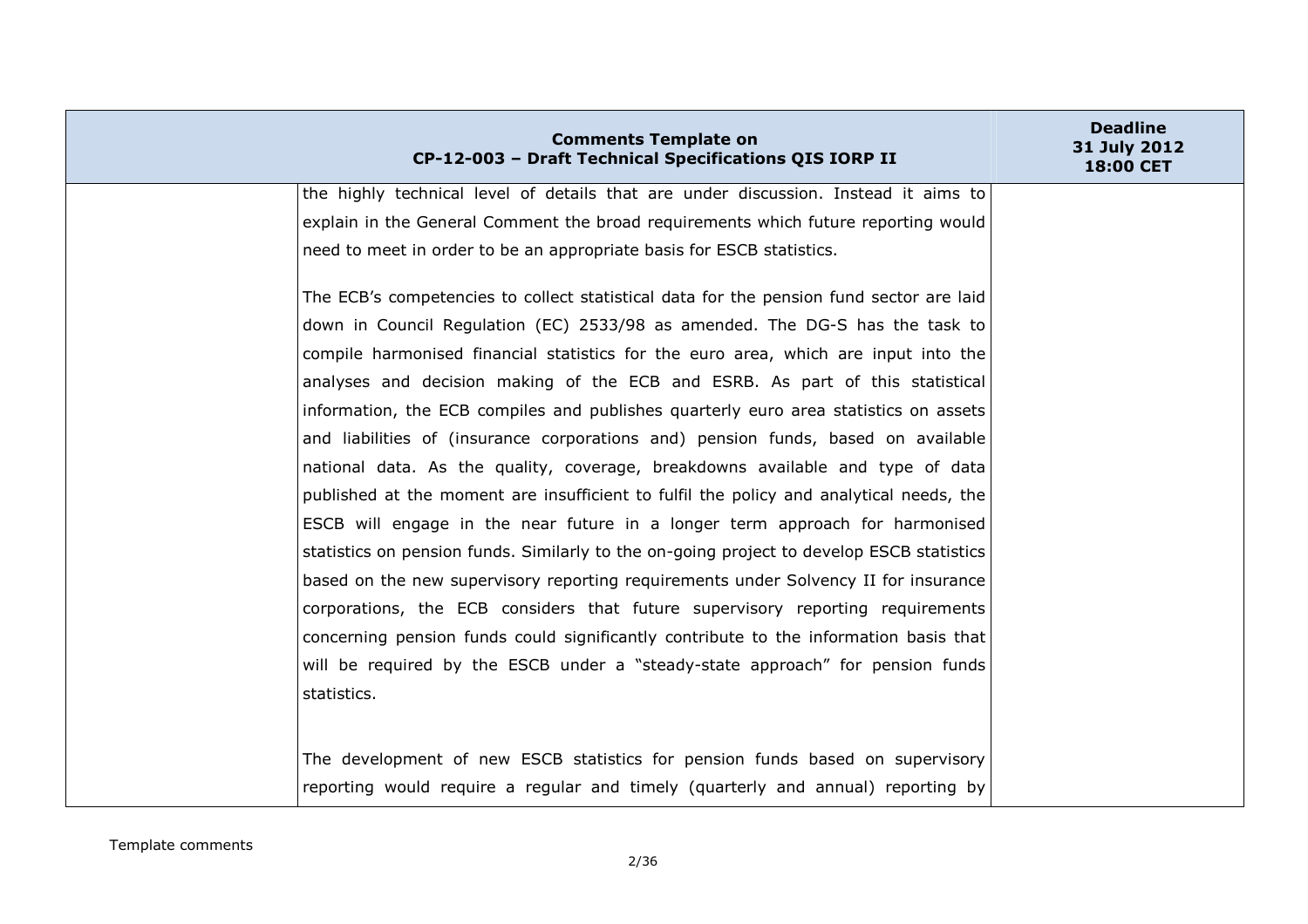| <b>Comments Template on</b><br>CP-12-003 - Draft Technical Specifications QIS IORP II | <b>Deadline</b><br>31 July 2012<br>18:00 CET |
|---------------------------------------------------------------------------------------|----------------------------------------------|
| pension funds under supervision according to a common and mandatory reporting         |                                              |
| scheme. In particular, separate information on Defined Benefit (DB), Defined          |                                              |
| Contribution (DC) and Hybrid pension schemes are deemed necessary, not only for       |                                              |
| monetary statistical purposes but also for economic analysis and financial stability  |                                              |
| purposes. The main examples of the categories and type of information required are    |                                              |
| the following:                                                                        |                                              |
| 1. Balance sheet data, reported quarterly on solo/non-consolidated basis and on a     |                                              |
| group/consolidated basis. Detailed information on the assets held and liabilities     |                                              |
| issued by IORPs is essential, not only in terms of outstanding amounts at the end     |                                              |
| of a period, but also in terms of transactions which occur between two reporting      |                                              |
| periods. Information including instrument breakdown, their original maturities and    |                                              |
| a breakdown of the geographical residency and institutional sector of the             |                                              |
| counterparts according to ESA 2010 would be also required. Information regarding      |                                              |
| technical provisions should be made separately available for different types of       |                                              |
| pension schemes (DB, DC, and Hybrid schemes). Quarterly security-by-security          |                                              |
| reporting for the securities portfolio of IORPs is important in underpinning macro-   |                                              |
| economic and macro prudential analyses. This will enable to monitor and better        |                                              |
| interpret changes of the securities portfolio, the interlinkages with other financial |                                              |
|                                                                                       |                                              |
| intermediaries, and will also contribute to the assessment of risks (e.g. by          |                                              |
| counterpart sector and issuer country).                                               |                                              |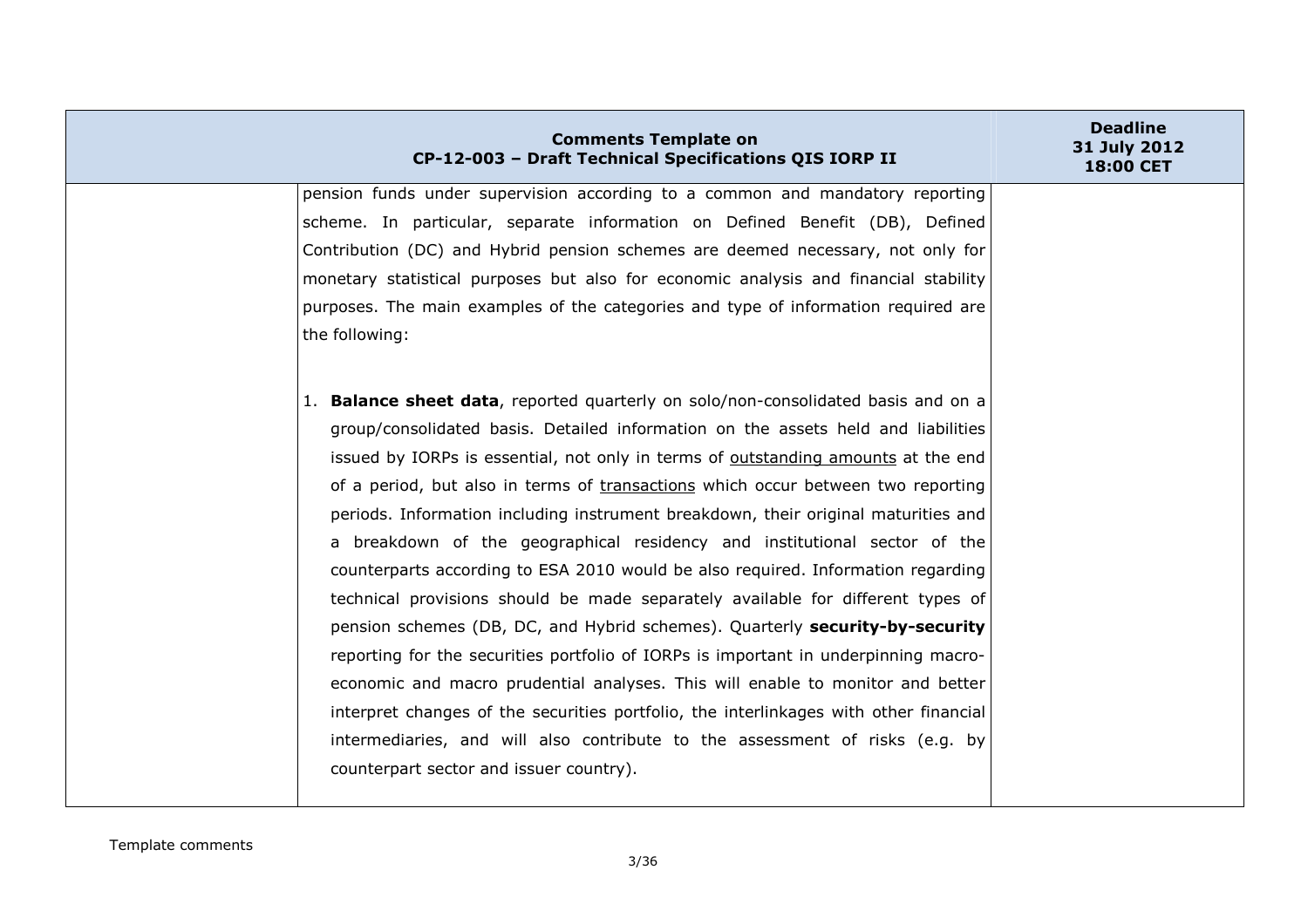| <b>Comments Template on</b><br>CP-12-003 - Draft Technical Specifications QIS IORP II                                                                                                                                                                                                                                                                                                                                                                                                                                                                                                                                                                                                                                                                                                                                                                                                                                                                                                                                                                                              | <b>Deadline</b><br>31 July 2012<br><b>18:00 CET</b> |
|------------------------------------------------------------------------------------------------------------------------------------------------------------------------------------------------------------------------------------------------------------------------------------------------------------------------------------------------------------------------------------------------------------------------------------------------------------------------------------------------------------------------------------------------------------------------------------------------------------------------------------------------------------------------------------------------------------------------------------------------------------------------------------------------------------------------------------------------------------------------------------------------------------------------------------------------------------------------------------------------------------------------------------------------------------------------------------|-----------------------------------------------------|
| 2. Other statistical requirements may concern statistical aggregates derived from<br>supervisory information on capital adequacy, capital ratios and solvency<br>information. Furthermore, basic information that allows the derivation of main<br>components of statistics on the <b>profit and loss accounts</b> may be needed.                                                                                                                                                                                                                                                                                                                                                                                                                                                                                                                                                                                                                                                                                                                                                  |                                                     |
| As regards the proposed holistic balance sheet approach it is understood that this<br>combines and values financial and contingent assets and liabilities of IORPs in order to<br>take into account all economic exposures that IORPs face, regardless of whether these<br>exposures would be recorded on a balance sheet in an accounting sense. The ECB/DG-<br>S notes that for statistical purposes of the ECB it would be required to derive from the<br>holistic approach a "conventional" financial balance sheet, with the information<br>mentioned above in point 1 being clearly identifiable and with financial assets and<br>liabilities classified and valued according to ESA 2010. With a view to limiting the<br>reporting burden on the industry, the DG-S intends to combine the statistical<br>requirements for pension funds with the future supervisory requirements under the<br>revised IOPR Directive to the extent possible. Making it possible to derive a financial<br>balance sheet from the HBS would be a significant step forward in this direction. |                                                     |
| Moreover, as IORPs providing only pure defined contribution schemes are not included<br>in the Quantitative Impact Study exercise, DG-Statistics would be happy to provide                                                                                                                                                                                                                                                                                                                                                                                                                                                                                                                                                                                                                                                                                                                                                                                                                                                                                                         |                                                     |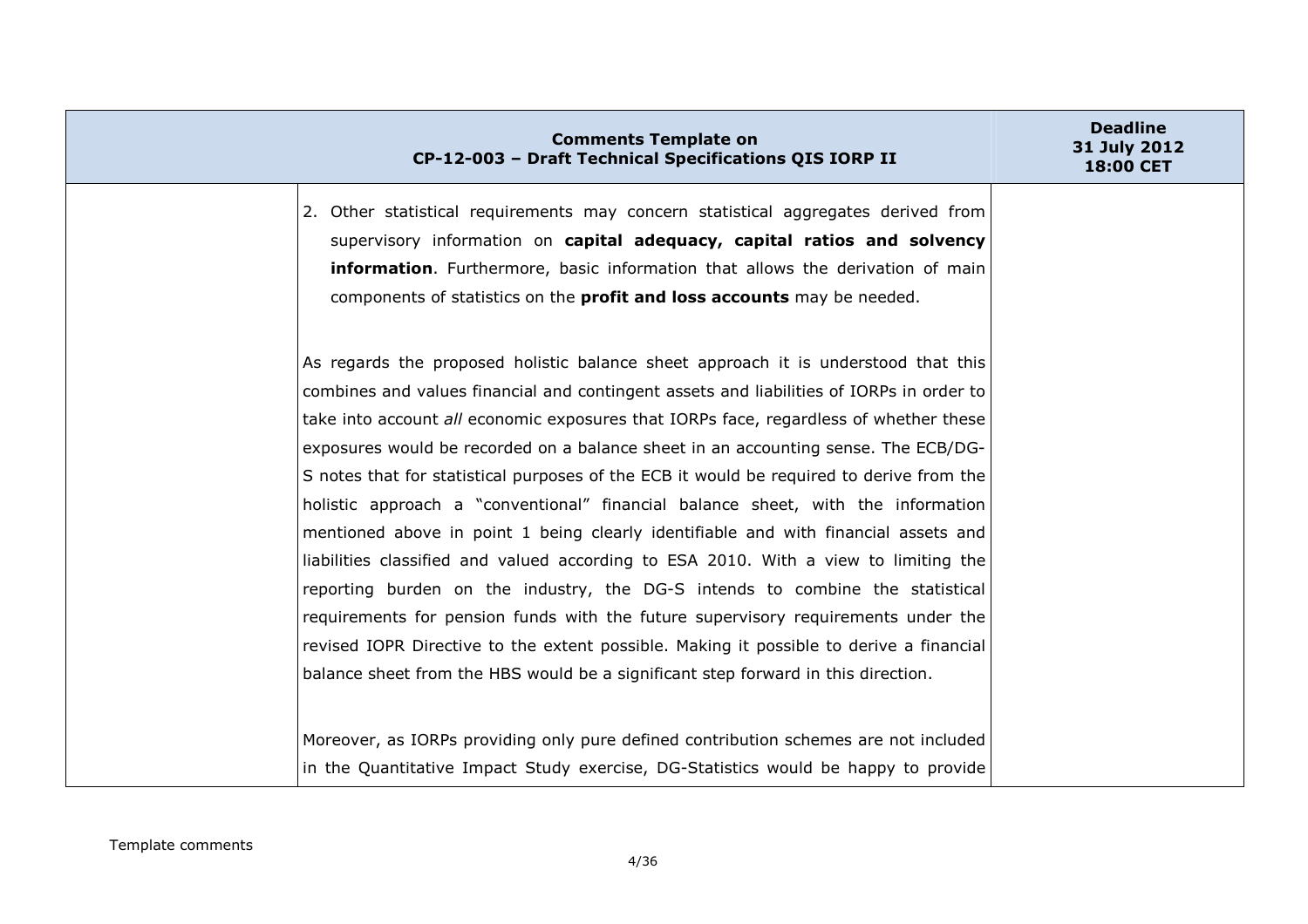|                 | <b>Comments Template on</b><br>CP-12-003 - Draft Technical Specifications QIS IORP II | <b>Deadline</b><br>31 July 2012<br>18:00 CET |
|-----------------|---------------------------------------------------------------------------------------|----------------------------------------------|
|                 | comments in case a public consultation is launched for these pension schemes.         |                                              |
| Q1.             |                                                                                       |                                              |
| $Q2$ .          |                                                                                       |                                              |
| Q3.             |                                                                                       |                                              |
| Q4.             |                                                                                       |                                              |
| Q5.             |                                                                                       |                                              |
| Q6.             |                                                                                       |                                              |
| Q7.             |                                                                                       |                                              |
| Q8.             |                                                                                       |                                              |
| Q9.             |                                                                                       |                                              |
| Q10.            |                                                                                       |                                              |
| Q11.            |                                                                                       |                                              |
| Q12.            |                                                                                       |                                              |
| Q13.            |                                                                                       |                                              |
| Q14.            |                                                                                       |                                              |
| Q15.            |                                                                                       |                                              |
| Q16.            |                                                                                       |                                              |
| Q17.            |                                                                                       |                                              |
| Q18.            |                                                                                       |                                              |
| Q <sub>19</sub> |                                                                                       |                                              |
| Q20.            |                                                                                       |                                              |

Template comments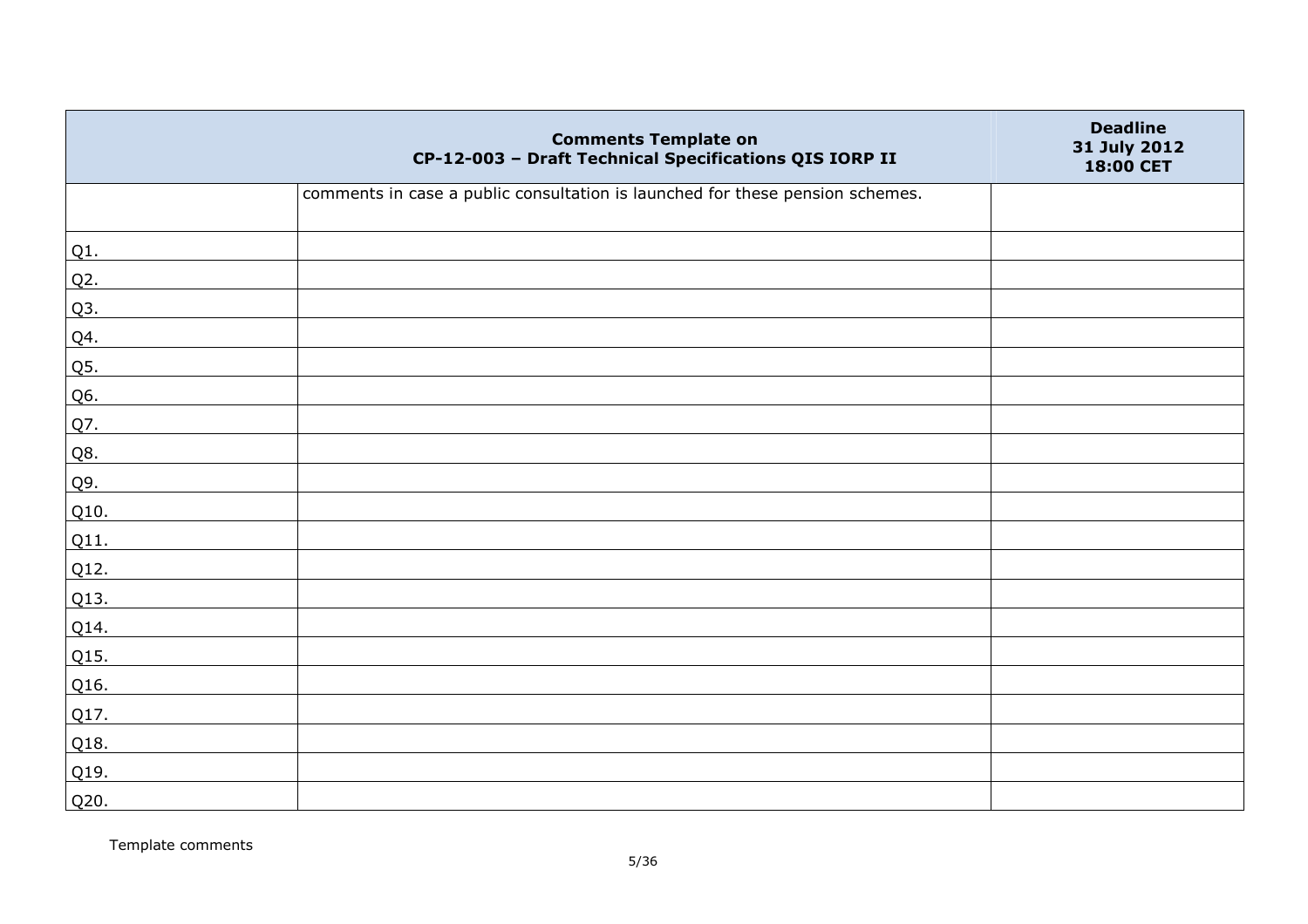|        | <b>Comments Template on</b><br>CP-12-003 - Draft Technical Specifications QIS IORP II | <b>Deadline</b><br>31 July 2012<br>18:00 CET |
|--------|---------------------------------------------------------------------------------------|----------------------------------------------|
| Q21.   |                                                                                       |                                              |
| Q22.   |                                                                                       |                                              |
| Q23.   |                                                                                       |                                              |
| I.1.1. |                                                                                       |                                              |
| I.1.2. |                                                                                       |                                              |
| I.1.3. |                                                                                       |                                              |
| I.1.4. |                                                                                       |                                              |
| I.1.5. |                                                                                       |                                              |
| I.2.1. |                                                                                       |                                              |
| I.2.2. |                                                                                       |                                              |
| I.2.3. |                                                                                       |                                              |
| I.2.4. |                                                                                       |                                              |
| I.2.5. |                                                                                       |                                              |
| I.2.6. |                                                                                       |                                              |
| I.3.1. |                                                                                       |                                              |
| I.3.2. |                                                                                       |                                              |
| I.4.1. |                                                                                       |                                              |
| I.4.2. |                                                                                       |                                              |
| I.4.3. |                                                                                       |                                              |
| I.4.4. |                                                                                       |                                              |
| I.4.5. |                                                                                       |                                              |
| I.4.6. |                                                                                       |                                              |

Template comments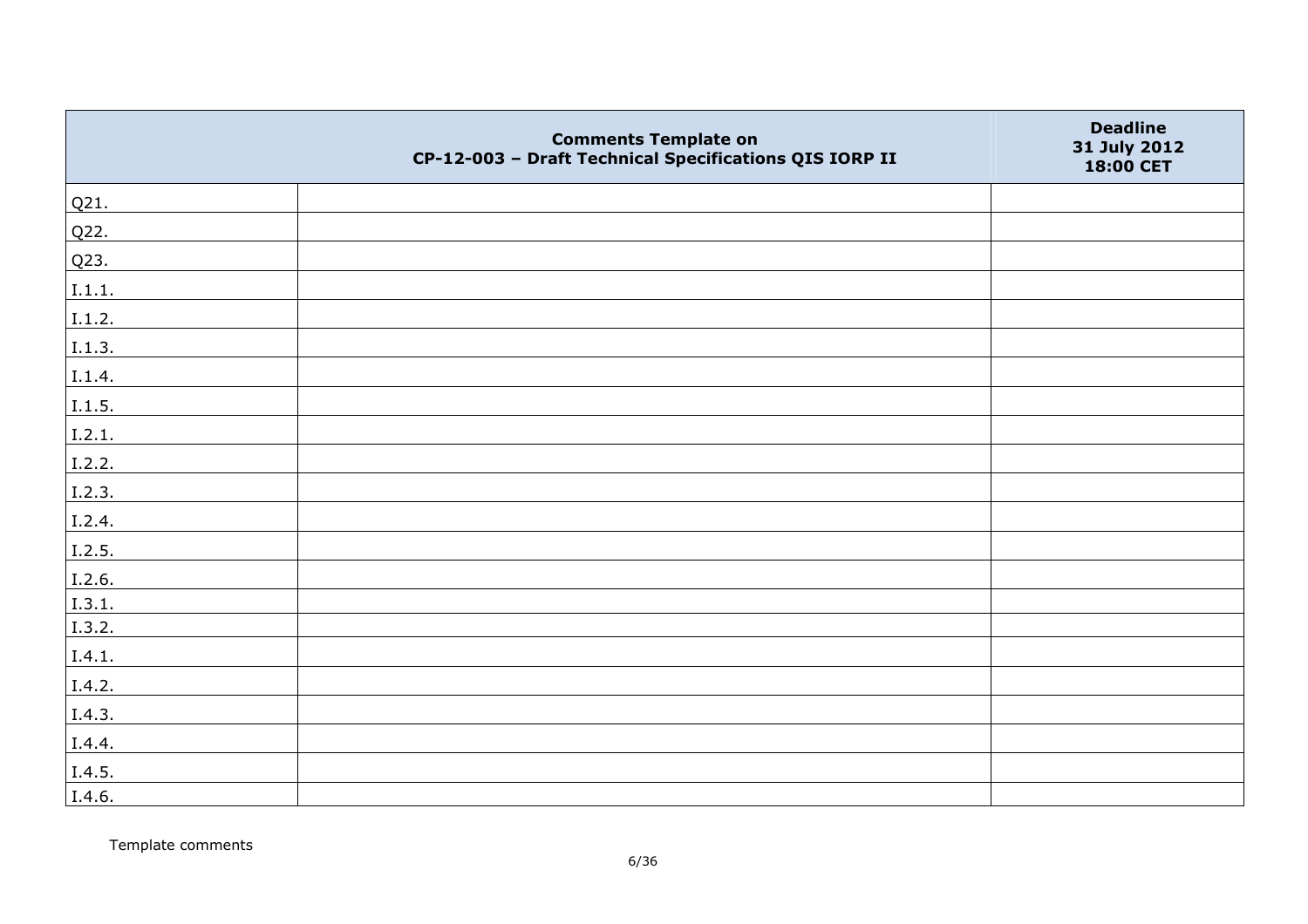|         | <b>Comments Template on</b><br>CP-12-003 - Draft Technical Specifications QIS IORP II | <b>Deadline</b><br>31 July 2012<br>18:00 CET |
|---------|---------------------------------------------------------------------------------------|----------------------------------------------|
| I.4.7.  |                                                                                       |                                              |
| I.4.8.  |                                                                                       |                                              |
| I.4.9.  |                                                                                       |                                              |
| I.4.10. |                                                                                       |                                              |
| I.4.11. |                                                                                       |                                              |
| I.4.12. |                                                                                       |                                              |
| I.4.13. |                                                                                       |                                              |
| I.4.14. |                                                                                       |                                              |
| I.4.15. |                                                                                       |                                              |
| I.4.16. |                                                                                       |                                              |
| I.4.17. |                                                                                       |                                              |
| I.4.18. |                                                                                       |                                              |
| I.4.19. |                                                                                       |                                              |
| I.4.20. |                                                                                       |                                              |
| I.4.21. |                                                                                       |                                              |
| I.4.22. |                                                                                       |                                              |
| I.5.1.  |                                                                                       |                                              |
| I.5.2.  |                                                                                       |                                              |
| I.5.3.  |                                                                                       |                                              |
| I.5.4.  |                                                                                       |                                              |
| I.5.5.  |                                                                                       |                                              |
| I.5.6.  |                                                                                       |                                              |
| I.5.7.  |                                                                                       |                                              |
| I.5.8.  |                                                                                       |                                              |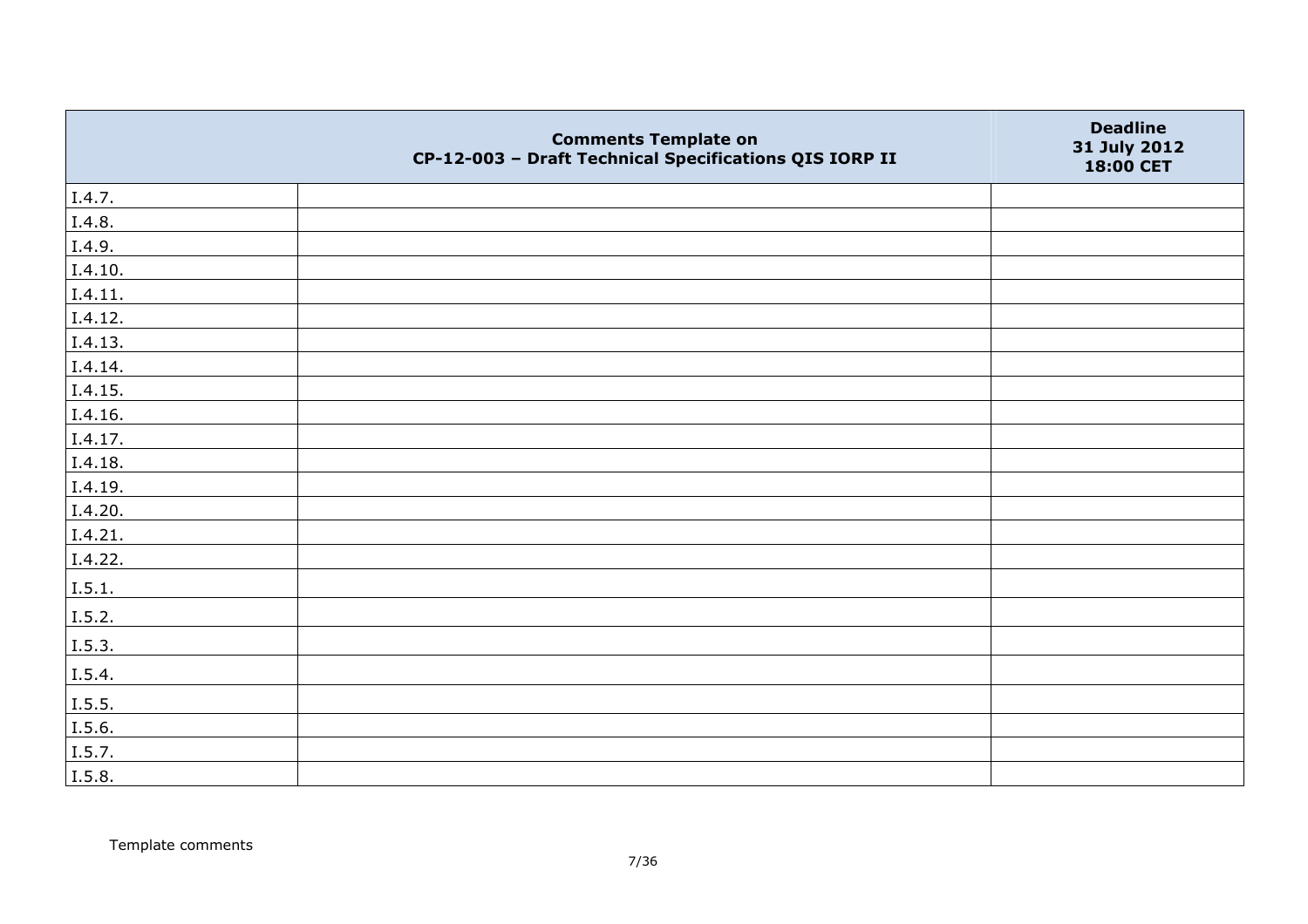|         | <b>Comments Template on</b><br>CP-12-003 - Draft Technical Specifications QIS IORP II | <b>Deadline</b><br>31 July 2012<br>18:00 CET |
|---------|---------------------------------------------------------------------------------------|----------------------------------------------|
| I.6.1.  |                                                                                       |                                              |
| I.6.2.  |                                                                                       |                                              |
| I.6.3.  |                                                                                       |                                              |
| I.7.1.  |                                                                                       |                                              |
| I.7.2.  |                                                                                       |                                              |
| I.7.3.  |                                                                                       |                                              |
| I.7.4.  |                                                                                       |                                              |
| I.7.5.  |                                                                                       |                                              |
| I.8.1.  |                                                                                       |                                              |
| I.8.2.  |                                                                                       |                                              |
| I.8.3.  |                                                                                       |                                              |
| I.8.4.  |                                                                                       |                                              |
| I.8.5.  |                                                                                       |                                              |
| I.8.6.  |                                                                                       |                                              |
| I.9.1.  |                                                                                       |                                              |
| I.9.2.  |                                                                                       |                                              |
| I.9.3.  |                                                                                       |                                              |
| I.10.1. |                                                                                       |                                              |
| I.10.2. |                                                                                       |                                              |
| I.10.3. |                                                                                       |                                              |
| I.10.4  |                                                                                       |                                              |
| I.11.1  |                                                                                       |                                              |

Template comments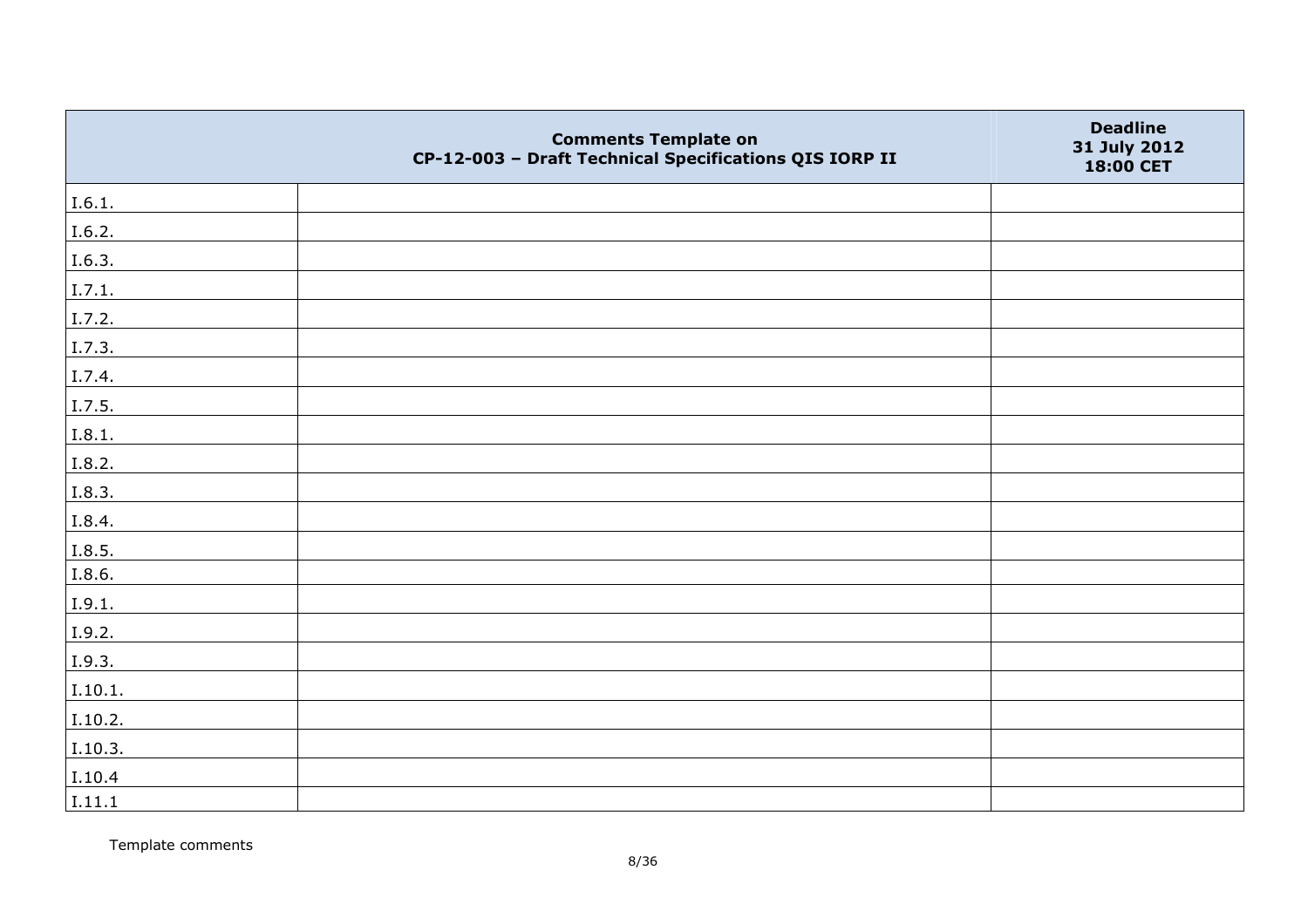|           | <b>Comments Template on</b><br>CP-12-003 - Draft Technical Specifications QIS IORP II | <b>Deadline</b><br>31 July 2012<br>18:00 CET |
|-----------|---------------------------------------------------------------------------------------|----------------------------------------------|
| HBS.1.1.  |                                                                                       |                                              |
| HBS.2.1.  |                                                                                       |                                              |
| HBS.2.2.  |                                                                                       |                                              |
| HBS.2.3.  |                                                                                       |                                              |
| HBS.2.4.  |                                                                                       |                                              |
| HBS.2.5.  |                                                                                       |                                              |
| HBS.2.6.  |                                                                                       |                                              |
| HBS.2.7.  |                                                                                       |                                              |
| HBS.2.8.  |                                                                                       |                                              |
| HBS.3.1.  |                                                                                       |                                              |
| HBS.3.2.  |                                                                                       |                                              |
| HBS.3.3.  |                                                                                       |                                              |
| HBS.3.4.  |                                                                                       |                                              |
| HBS.3.5.  |                                                                                       |                                              |
| HBS.3.6.  |                                                                                       |                                              |
| HBS.3.7.  |                                                                                       |                                              |
| HBS.3.8.  |                                                                                       |                                              |
| HBS.3.9.  |                                                                                       |                                              |
| HBS.3.10. |                                                                                       |                                              |
| HBS.3.11. |                                                                                       |                                              |
| HBS.3.12. |                                                                                       |                                              |
| HBS.3.13. |                                                                                       |                                              |
| HBS.3.14. |                                                                                       |                                              |
| HBS.3.15. |                                                                                       |                                              |
| HBS.3.16. |                                                                                       |                                              |
| HBS.3.17. |                                                                                       |                                              |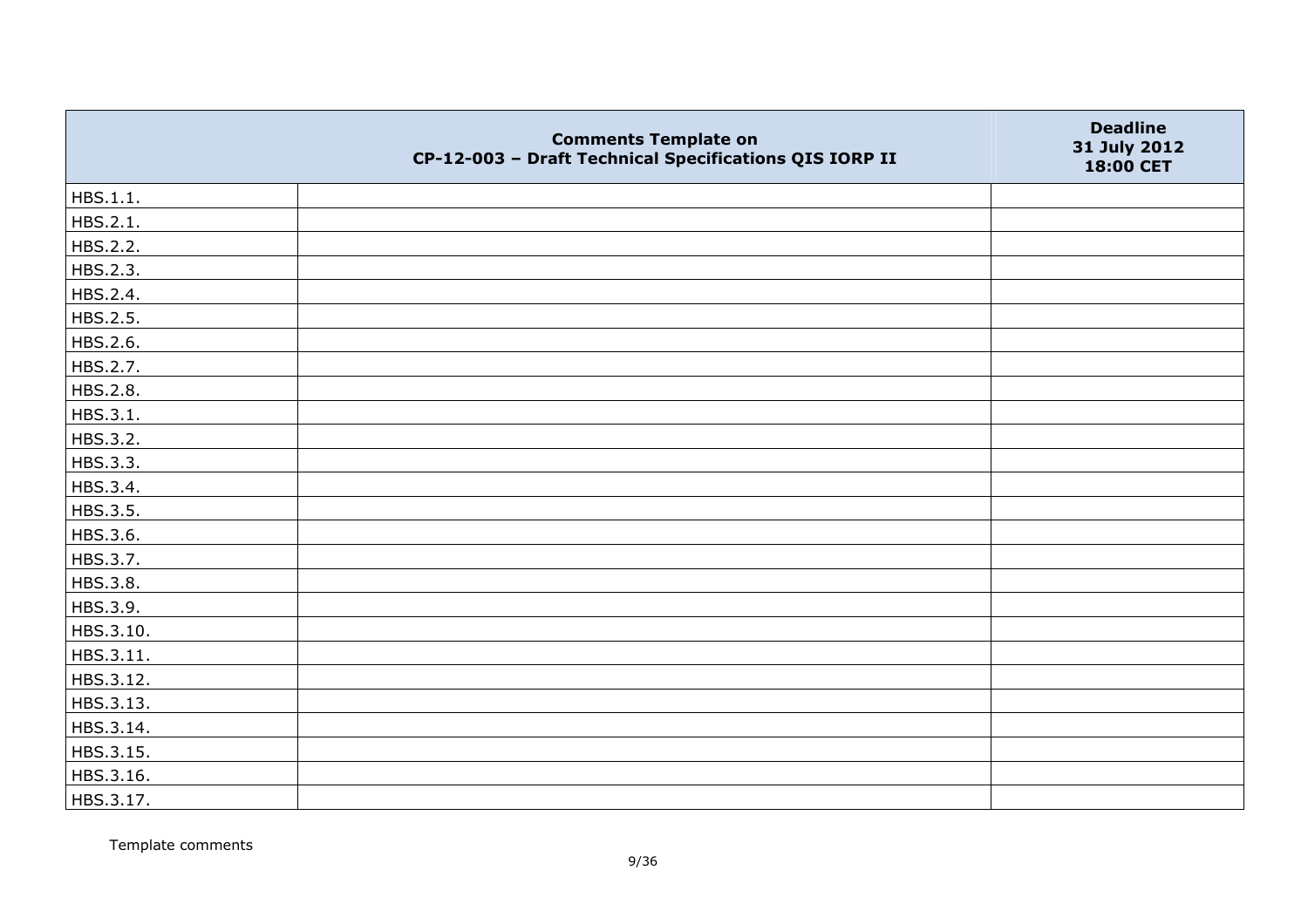|           | <b>Comments Template on</b><br>CP-12-003 - Draft Technical Specifications QIS IORP II | <b>Deadline</b><br>31 July 2012<br>18:00 CET |
|-----------|---------------------------------------------------------------------------------------|----------------------------------------------|
| HBS.3.18. |                                                                                       |                                              |
| HBS.3.19. |                                                                                       |                                              |
| HBS.3.20. |                                                                                       |                                              |
| HBS.3.21. |                                                                                       |                                              |
| HBS.3.22. |                                                                                       |                                              |
| HBS.3.23. |                                                                                       |                                              |
| HBS.3.24. |                                                                                       |                                              |
| HBS.3.25. |                                                                                       |                                              |
| HBS.3.26. |                                                                                       |                                              |
| HBS.3.27. |                                                                                       |                                              |
| HBS.3.28. |                                                                                       |                                              |
| HBS.3.29. |                                                                                       |                                              |
| HBS.4.1.  |                                                                                       |                                              |
| HBS.4.2.  |                                                                                       |                                              |
| HBS.4.3.  |                                                                                       |                                              |
| HBS.4.4.  |                                                                                       |                                              |
| HBS.4.5.  |                                                                                       |                                              |
| HBS.4.6.  |                                                                                       |                                              |
| HBS.4.7.  |                                                                                       |                                              |
| HBS.4.8.  |                                                                                       |                                              |
| HBS.4.9.  |                                                                                       |                                              |
| HBS.4.10. |                                                                                       |                                              |
| HBS.4.11. |                                                                                       |                                              |
| HBS.4.12. |                                                                                       |                                              |
| HBS.4.13. |                                                                                       |                                              |
| HBS.4.14. |                                                                                       |                                              |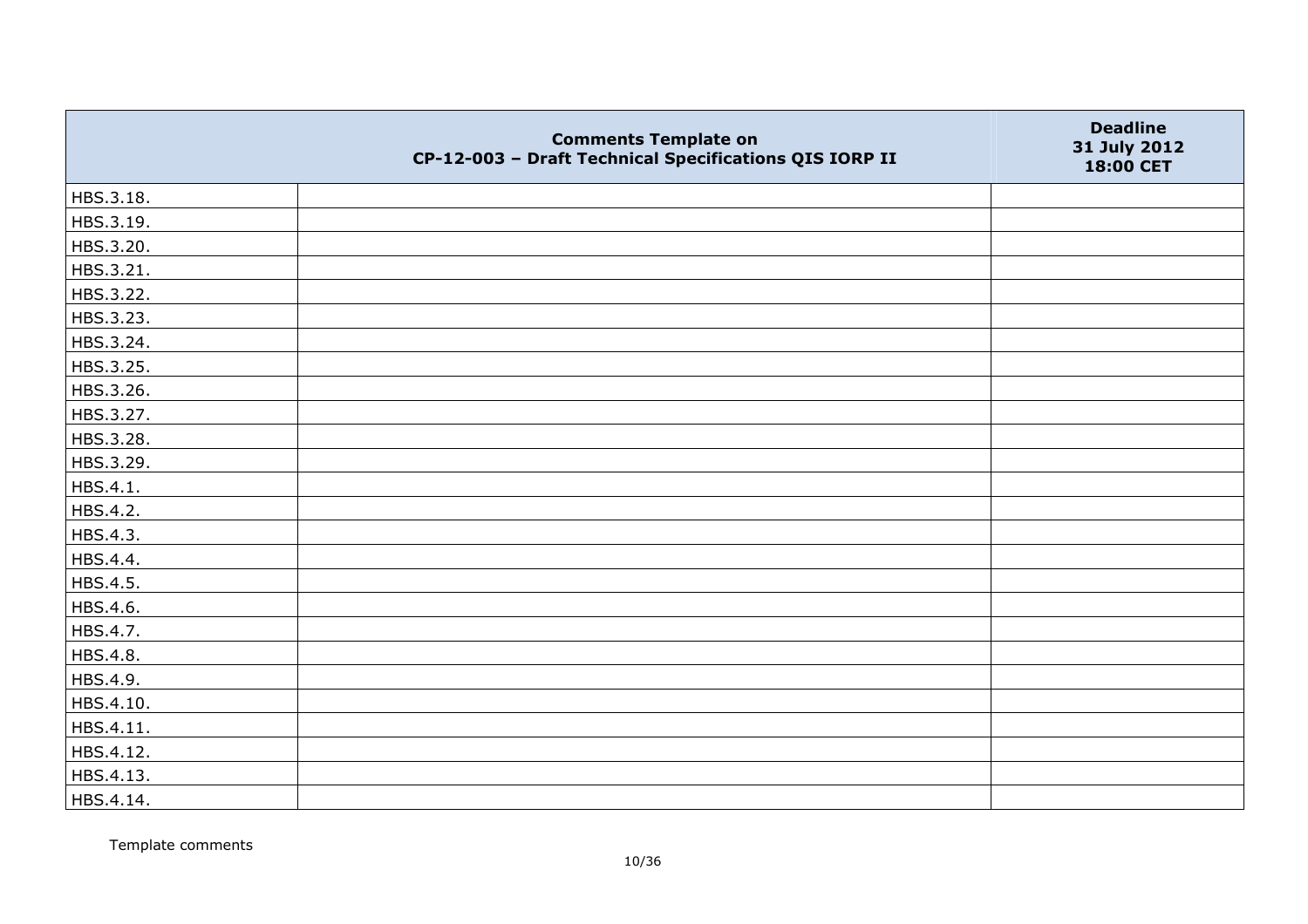|           | <b>Comments Template on</b><br>CP-12-003 - Draft Technical Specifications QIS IORP II | <b>Deadline</b><br>31 July 2012<br>18:00 CET |
|-----------|---------------------------------------------------------------------------------------|----------------------------------------------|
| HBS.4.15. |                                                                                       |                                              |
| HBS.4.16. |                                                                                       |                                              |
| HBS.4.17. |                                                                                       |                                              |
| HBS.4.18. |                                                                                       |                                              |
| HBS.4.19. |                                                                                       |                                              |
| HBS.4.20. |                                                                                       |                                              |
| HBS.4.21. |                                                                                       |                                              |
| HBS.4.22. |                                                                                       |                                              |
| HBS.4.23. |                                                                                       |                                              |
| HBS.4.24. |                                                                                       |                                              |
| HBS.4.25. |                                                                                       |                                              |
| HBS.4.26. |                                                                                       |                                              |
| HBS.4.27. |                                                                                       |                                              |
| HBS.4.28. |                                                                                       |                                              |
| HBS.4.29. |                                                                                       |                                              |
| HBS.4.30. |                                                                                       |                                              |
| HBS.4.31. |                                                                                       |                                              |
| HBS.4.32. |                                                                                       |                                              |
| HBS.4.33. |                                                                                       |                                              |
| HBS.4.34. |                                                                                       |                                              |
| HBS.4.35. |                                                                                       |                                              |
| HBS.4.36. |                                                                                       |                                              |
| HBS.4.37. |                                                                                       |                                              |
| HBS.4.38. |                                                                                       |                                              |
| HBS.4.39. |                                                                                       |                                              |
| HBS.4.40. |                                                                                       |                                              |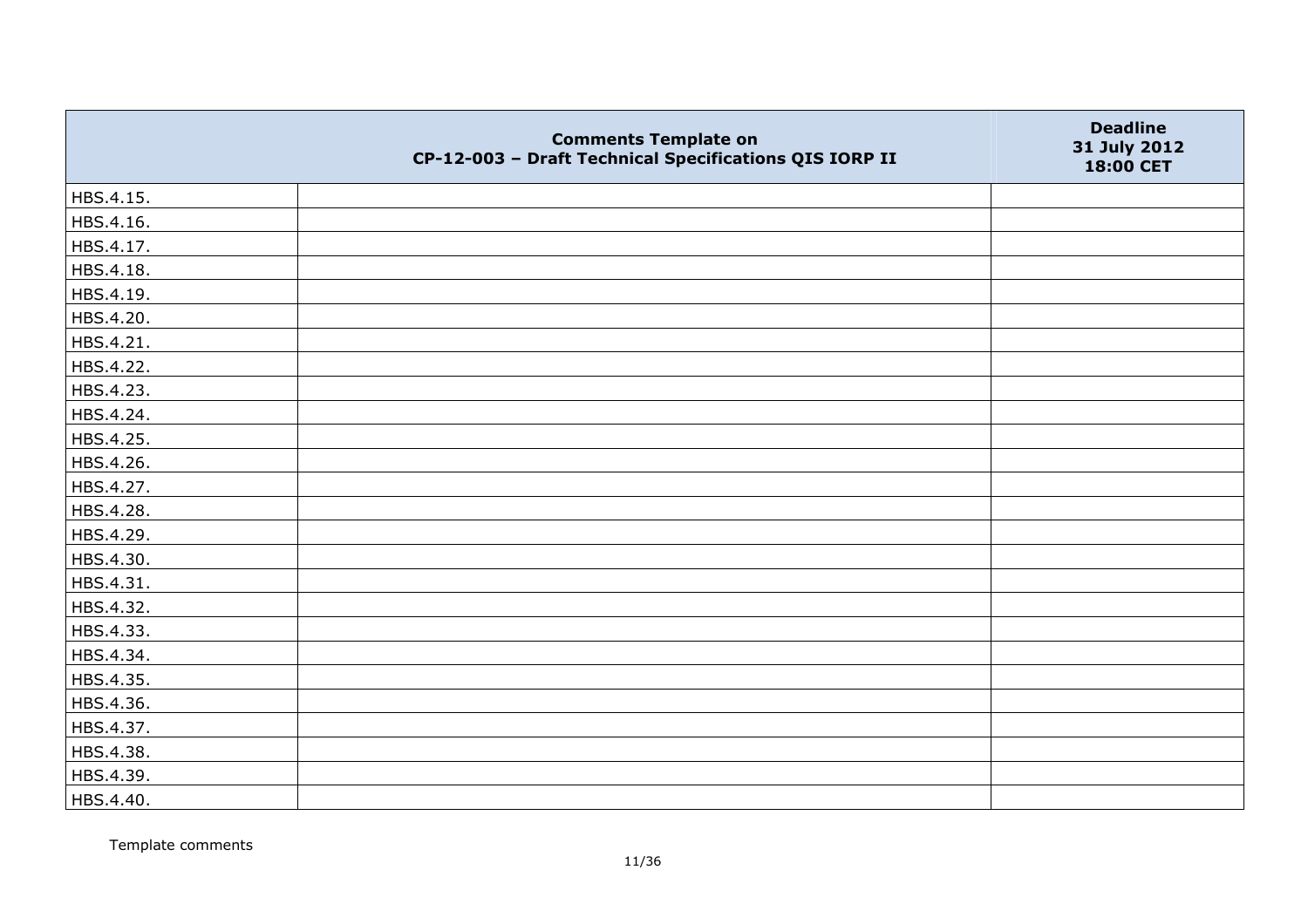|           | <b>Comments Template on</b><br>CP-12-003 - Draft Technical Specifications QIS IORP II | <b>Deadline</b><br>31 July 2012<br>18:00 CET |
|-----------|---------------------------------------------------------------------------------------|----------------------------------------------|
| HBS.4.41. |                                                                                       |                                              |
| HBS.4.42. |                                                                                       |                                              |
| HBS.4.43. |                                                                                       |                                              |
| HBS.4.44. |                                                                                       |                                              |
| HBS.4.45. |                                                                                       |                                              |
| HBS.4.46. |                                                                                       |                                              |
| HBS.4.47. |                                                                                       |                                              |
| HBS.4.48. |                                                                                       |                                              |
| HBS.4.49. |                                                                                       |                                              |
| HBS.4.50. |                                                                                       |                                              |
| HBS.4.51. |                                                                                       |                                              |
| HBS.4.52. |                                                                                       |                                              |
| HBS.4.53. |                                                                                       |                                              |
| HBS.4.54. |                                                                                       |                                              |
| HBS.4.55. |                                                                                       |                                              |
| HBS.4.56. |                                                                                       |                                              |
| HBS.4.57. |                                                                                       |                                              |
| HBS.4.58. |                                                                                       |                                              |
| HBS.4.59. |                                                                                       |                                              |
| HBS.4.60. |                                                                                       |                                              |
| HBS.4.61. |                                                                                       |                                              |
| HBS.5.1.  |                                                                                       |                                              |
| HBS.5.2.  |                                                                                       |                                              |
| HBS.5.3.  |                                                                                       |                                              |
| HBS.5.4.  |                                                                                       |                                              |
| HBS.5.5.  |                                                                                       |                                              |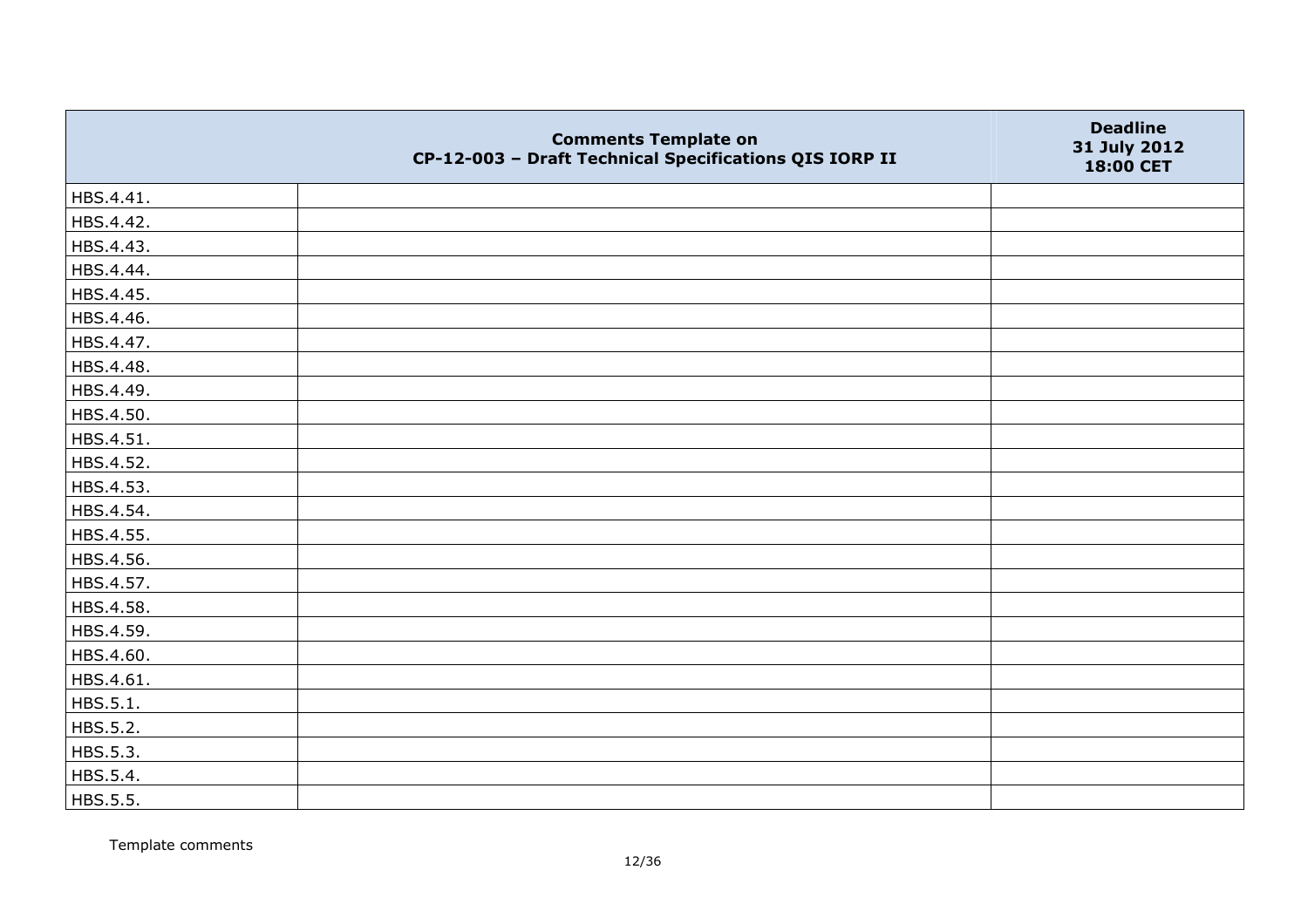|           | <b>Comments Template on</b><br>CP-12-003 - Draft Technical Specifications QIS IORP II | <b>Deadline</b><br>31 July 2012<br>18:00 CET |
|-----------|---------------------------------------------------------------------------------------|----------------------------------------------|
| HBS.6.1.  |                                                                                       |                                              |
| HBS.6.2.  |                                                                                       |                                              |
| HBS.6.3.  |                                                                                       |                                              |
| HBS.6.4.  |                                                                                       |                                              |
| HBS.6.5.  |                                                                                       |                                              |
| HBS.6.6.  |                                                                                       |                                              |
| HBS.6.7.  |                                                                                       |                                              |
| HBS.6.8.  |                                                                                       |                                              |
| HBS.6.9.  |                                                                                       |                                              |
| HBS.6.10. |                                                                                       |                                              |
| HBS.6.11. |                                                                                       |                                              |
| HBS.6.12. |                                                                                       |                                              |
| HBS.6.13. |                                                                                       |                                              |
| HBS.6.14. |                                                                                       |                                              |
| HBS.6.15. |                                                                                       |                                              |
| HBS.6.16. |                                                                                       |                                              |
| HBS.6.17. |                                                                                       |                                              |
| HBS.6.18. |                                                                                       |                                              |
| HBS.6.19. |                                                                                       |                                              |
| HBS.6.20. |                                                                                       |                                              |
| HBS.6.21. |                                                                                       |                                              |
| HBS.6.22. |                                                                                       |                                              |
| HBS.6.23. |                                                                                       |                                              |
| HBS.6.24. |                                                                                       |                                              |
| HBS.6.25. |                                                                                       |                                              |
| HBS.6.26. |                                                                                       |                                              |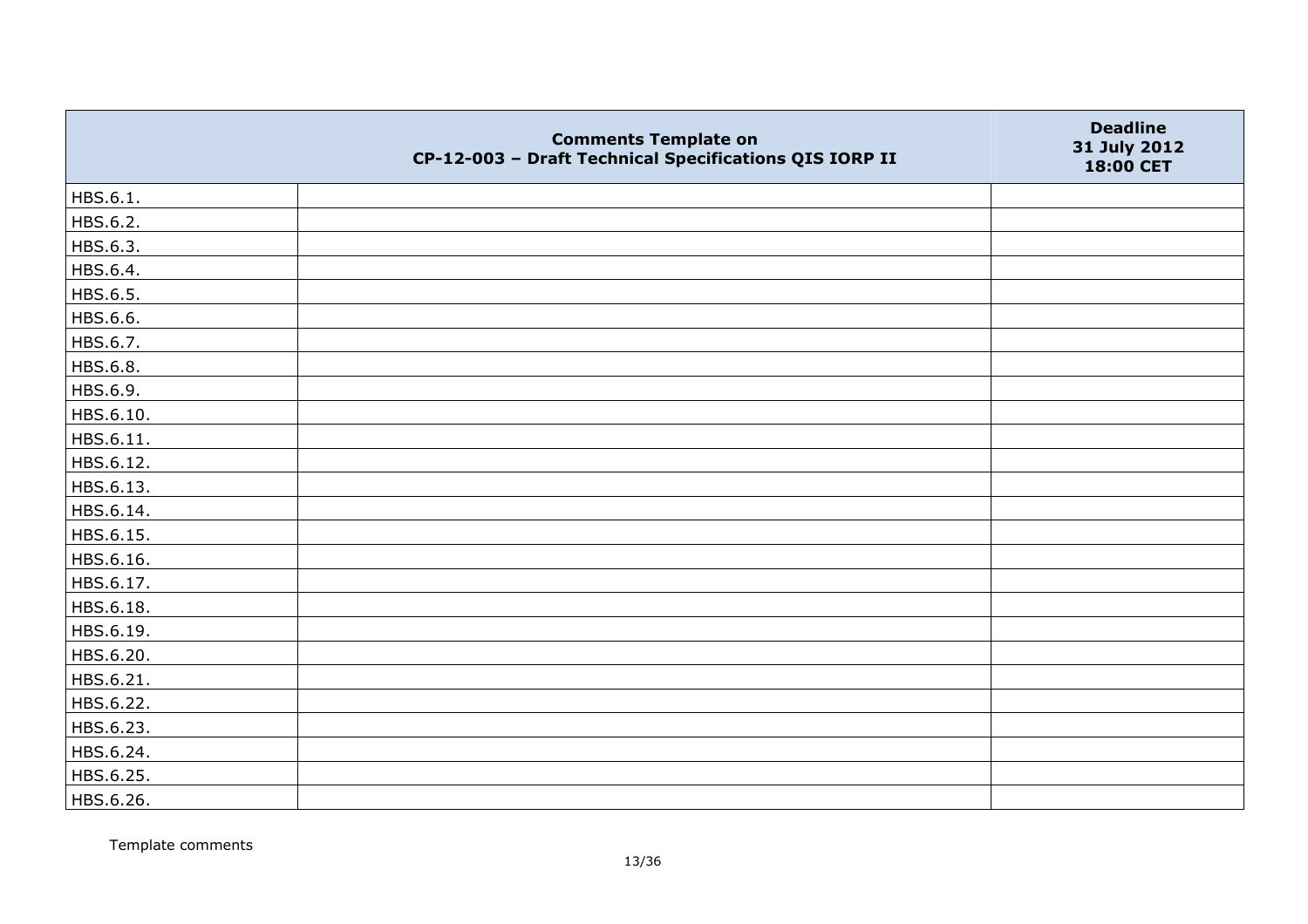|           | <b>Comments Template on</b><br>CP-12-003 - Draft Technical Specifications QIS IORP II | <b>Deadline</b><br>31 July 2012<br>18:00 CET |
|-----------|---------------------------------------------------------------------------------------|----------------------------------------------|
| HBS.6.27. |                                                                                       |                                              |
| HBS.6.28. |                                                                                       |                                              |
| HBS.6.29. |                                                                                       |                                              |
| HBS.6.30. |                                                                                       |                                              |
| HBS.6.31. |                                                                                       |                                              |
| HBS.6.32. |                                                                                       |                                              |
| HBS.6.33. |                                                                                       |                                              |
| HBS.6.34. |                                                                                       |                                              |
| HBS.6.35. |                                                                                       |                                              |
| HBS.6.36. |                                                                                       |                                              |
| HBS.6.37. |                                                                                       |                                              |
| HBS.6.38. |                                                                                       |                                              |
| HBS.6.39. |                                                                                       |                                              |
| HBS.6.40. |                                                                                       |                                              |
| HBS.6.41. |                                                                                       |                                              |
| HBS.6.42. |                                                                                       |                                              |
| HBS.6.43. |                                                                                       |                                              |
| HBS.6.44. |                                                                                       |                                              |
| HBS.6.45. |                                                                                       |                                              |
| HBS.6.46. |                                                                                       |                                              |
| HBS.6.47. |                                                                                       |                                              |
| HBS.6.48. |                                                                                       |                                              |
| HBS.6.49. |                                                                                       |                                              |
| HBS.6.50. |                                                                                       |                                              |
| HBS.6.51. |                                                                                       |                                              |
| HBS.6.52. |                                                                                       |                                              |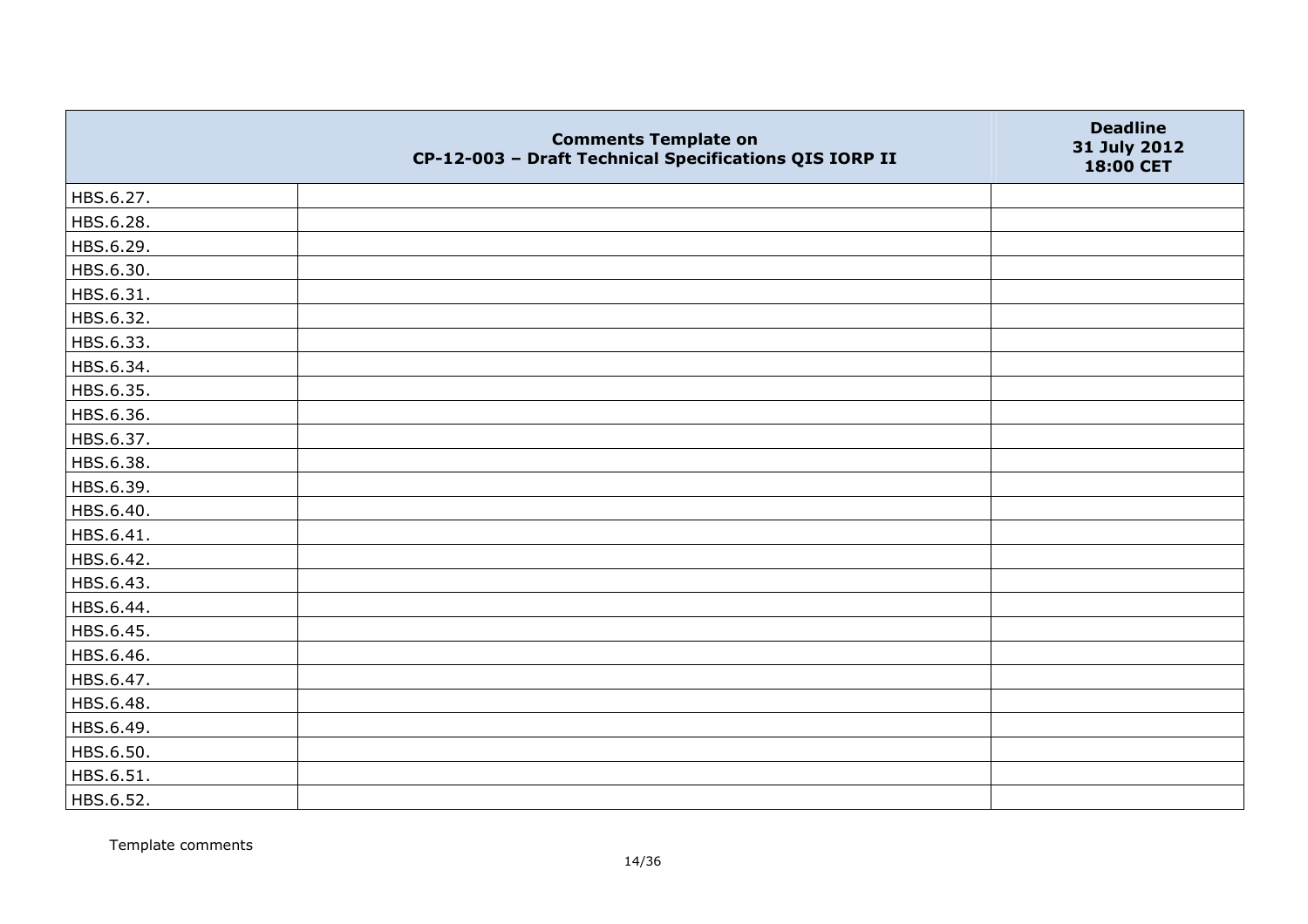|           | <b>Comments Template on</b><br>CP-12-003 - Draft Technical Specifications QIS IORP II | <b>Deadline</b><br>31 July 2012<br>18:00 CET |
|-----------|---------------------------------------------------------------------------------------|----------------------------------------------|
| HBS.6.53. |                                                                                       |                                              |
| HBS.6.54. |                                                                                       |                                              |
| HBS.6.55. |                                                                                       |                                              |
| HBS.6.56. |                                                                                       |                                              |
| HBS.6.57. |                                                                                       |                                              |
| HBS.6.58. |                                                                                       |                                              |
| HBS.6.59. |                                                                                       |                                              |
| HBS.6.60. |                                                                                       |                                              |
| HBS.6.61. |                                                                                       |                                              |
| HBS.6.62. |                                                                                       |                                              |
| HBS.6.63. |                                                                                       |                                              |
| HBS.6.64. |                                                                                       |                                              |
| HBS.6.65. |                                                                                       |                                              |
| HBS.6.66. |                                                                                       |                                              |
| HBS.6.67. |                                                                                       |                                              |
| HBS.6.68. |                                                                                       |                                              |
| HBS.6.69. |                                                                                       |                                              |
| HBS.6.70. |                                                                                       |                                              |
| HBS.6.71. |                                                                                       |                                              |
| HBS.6.72. |                                                                                       |                                              |
| HBS.6.73. |                                                                                       |                                              |
| HBS.6.74. |                                                                                       |                                              |
| HBS.6.75. |                                                                                       |                                              |
| HBS.6.76. |                                                                                       |                                              |
| HBS.6.77. |                                                                                       |                                              |
| HBS.6.78. |                                                                                       |                                              |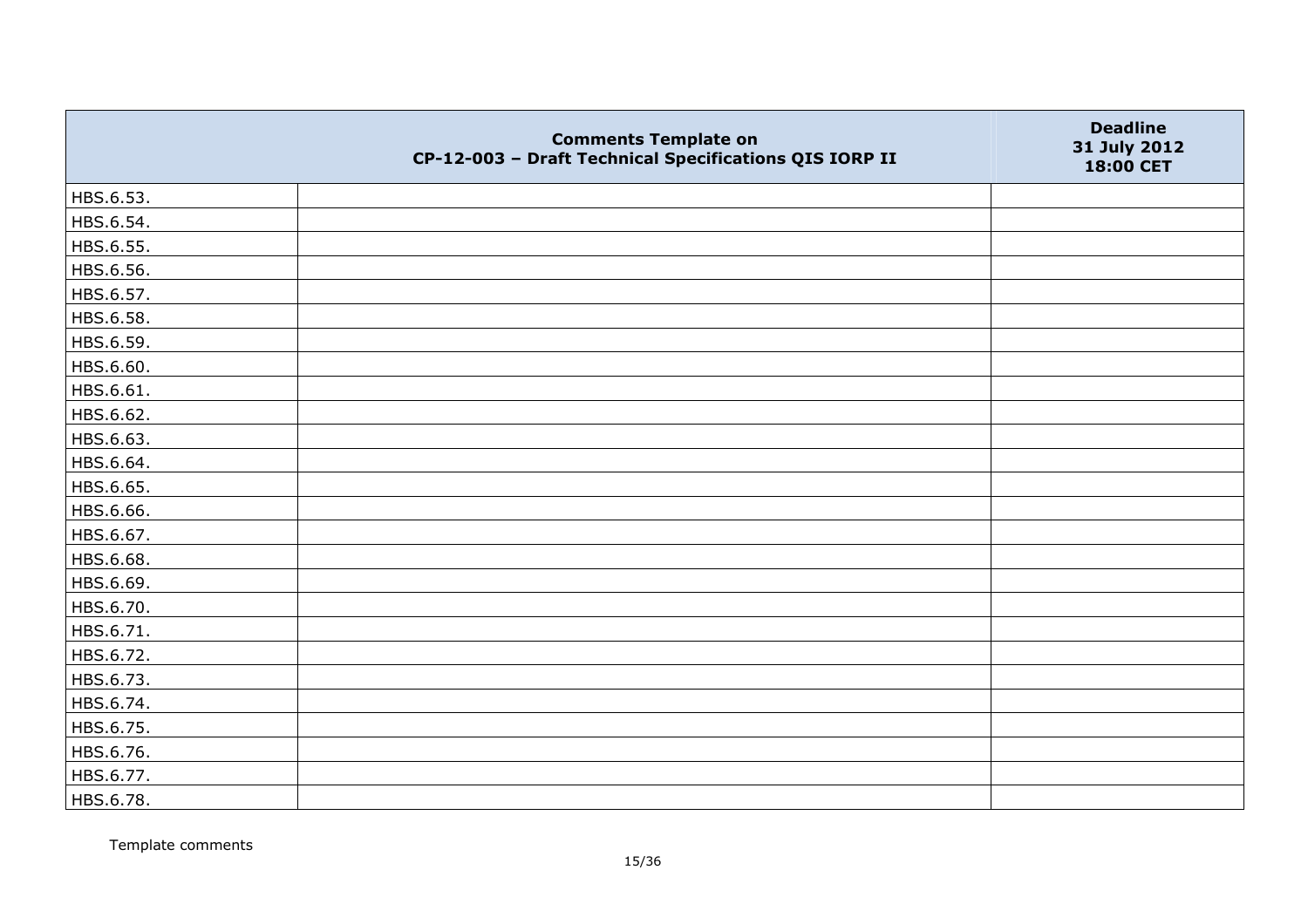|           | <b>Comments Template on</b><br>CP-12-003 - Draft Technical Specifications QIS IORP II | <b>Deadline</b><br>31 July 2012<br>18:00 CET |
|-----------|---------------------------------------------------------------------------------------|----------------------------------------------|
| HBS.6.79. |                                                                                       |                                              |
| HBS.6.80. |                                                                                       |                                              |
| HBS.6.81. |                                                                                       |                                              |
| HBS.6.82. |                                                                                       |                                              |
| HBS.6.83. |                                                                                       |                                              |
| HBS.6.84. |                                                                                       |                                              |
| HBS.6.85. |                                                                                       |                                              |
| HBS.6.86. |                                                                                       |                                              |
| HBS.6.87. |                                                                                       |                                              |
| HBS.6.88. |                                                                                       |                                              |
| HBS.6.89. |                                                                                       |                                              |
| HBS.6.90. |                                                                                       |                                              |
| HBS.7.1.  |                                                                                       |                                              |
| HBS.7.2.  |                                                                                       |                                              |
| HBS.7.3.  |                                                                                       |                                              |
| HBS.7.4.  |                                                                                       |                                              |
| HBS.7.5.  |                                                                                       |                                              |
| HBS.7.6.  |                                                                                       |                                              |
| HBS.7.7.  |                                                                                       |                                              |
| HBS.7.8.  |                                                                                       |                                              |
| HBS.7.9.  |                                                                                       |                                              |
| HBS.7.10. |                                                                                       |                                              |
| HBS.7.11. |                                                                                       |                                              |
| HBS.7.12. |                                                                                       |                                              |
| HBS.7.13. |                                                                                       |                                              |
| HBS.7.14. |                                                                                       |                                              |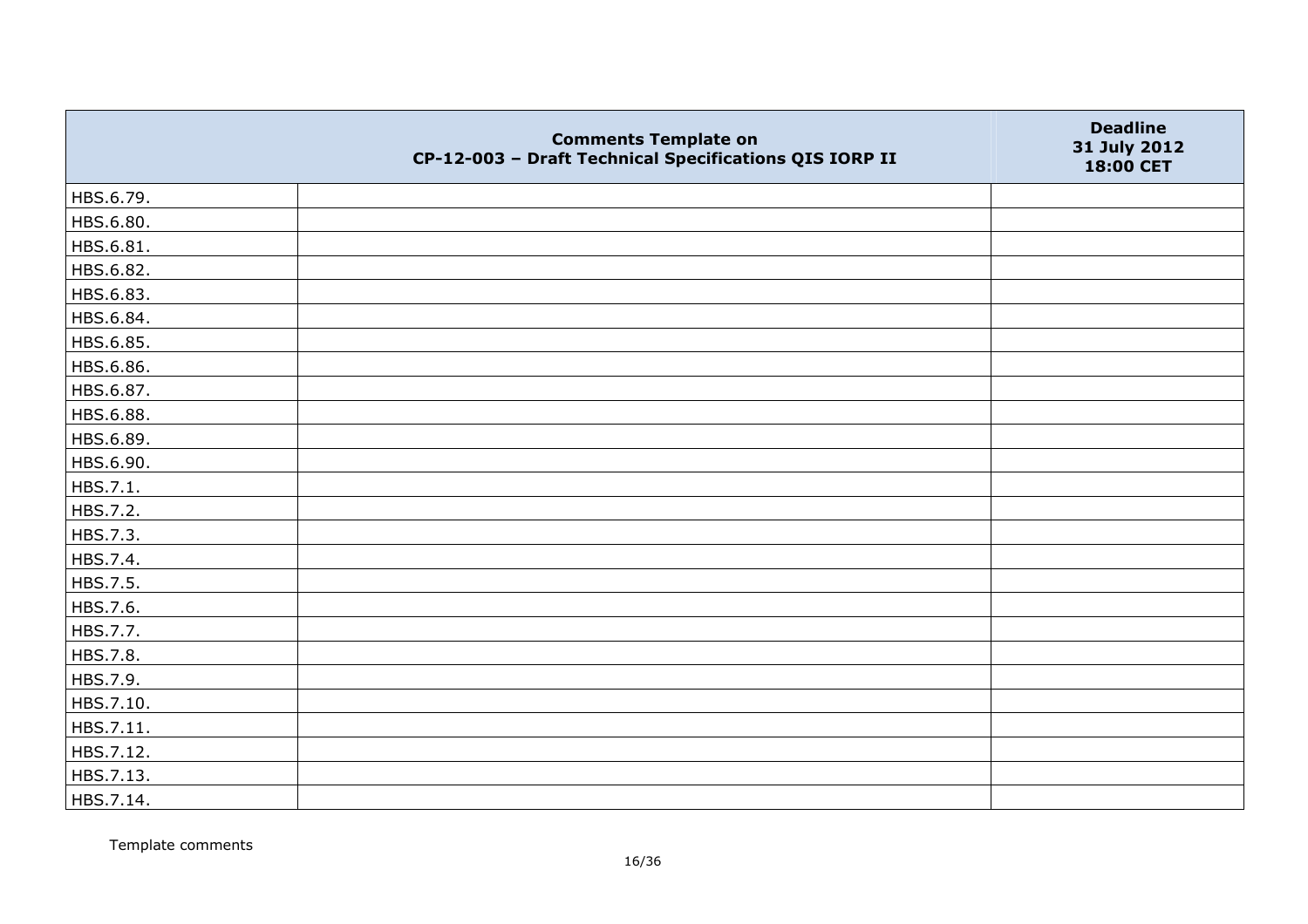|           | <b>Comments Template on</b><br>CP-12-003 - Draft Technical Specifications QIS IORP II | <b>Deadline</b><br>31 July 2012<br>18:00 CET |
|-----------|---------------------------------------------------------------------------------------|----------------------------------------------|
| HBS.7.15. |                                                                                       |                                              |
| HBS.7.16. |                                                                                       |                                              |
| HBS.7.17. |                                                                                       |                                              |
| HBS.7.18. |                                                                                       |                                              |
| HBS.7.19. |                                                                                       |                                              |
| HBS.7.20. |                                                                                       |                                              |
| HBS.7.21. |                                                                                       |                                              |
| HBS.7.22. |                                                                                       |                                              |
| HBS.7.23. |                                                                                       |                                              |
| HBS.7.24. |                                                                                       |                                              |
| HBS.7.25. |                                                                                       |                                              |
| HBS.7.26. |                                                                                       |                                              |
| HBS.7.27. |                                                                                       |                                              |
| HBS.7.28. |                                                                                       |                                              |
| HBS.7.29. |                                                                                       |                                              |
| HBS.7.30. |                                                                                       |                                              |
| HBS.7.31. |                                                                                       |                                              |
| HBS.7.32. |                                                                                       |                                              |
| HBS.7.33. |                                                                                       |                                              |
| HBS.7.34. |                                                                                       |                                              |
| HBS.7.35. |                                                                                       |                                              |
| HBS.7.36. |                                                                                       |                                              |
| HBS.7.37. |                                                                                       |                                              |
| HBS.7.38. |                                                                                       |                                              |
| HBS.7.39. |                                                                                       |                                              |
| HBS.7.40. |                                                                                       |                                              |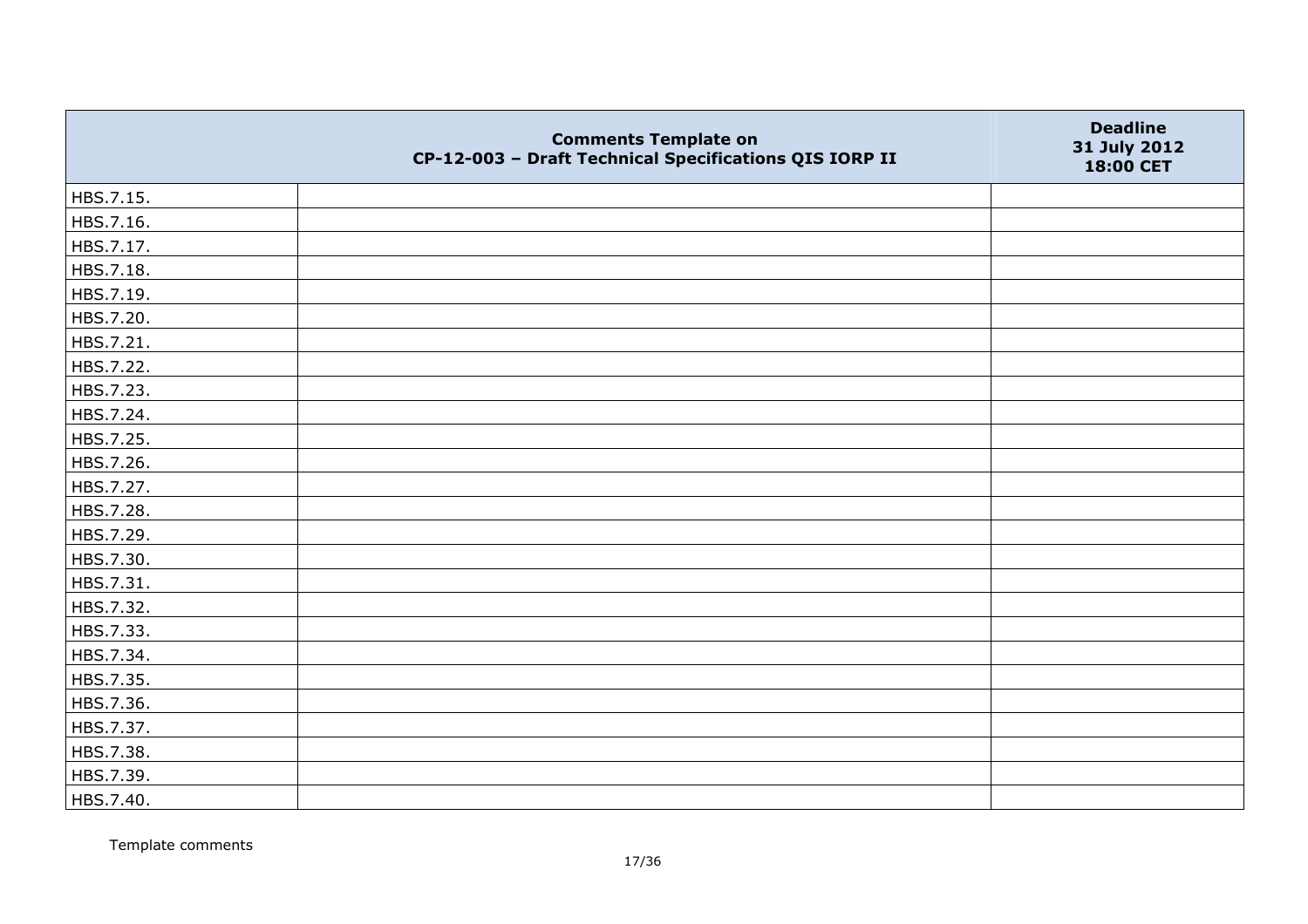|           | <b>Comments Template on</b><br>CP-12-003 - Draft Technical Specifications QIS IORP II | <b>Deadline</b><br>31 July 2012<br>18:00 CET |
|-----------|---------------------------------------------------------------------------------------|----------------------------------------------|
| HBS.7.41. |                                                                                       |                                              |
| HBS.7.42. |                                                                                       |                                              |
| HBS.8.1.  |                                                                                       |                                              |
| HBS.8.2.  |                                                                                       |                                              |
| HBS.8.3.  |                                                                                       |                                              |
| HBS.8.4.  |                                                                                       |                                              |
| HBS.8.5.  |                                                                                       |                                              |
| HBS.8.6.  |                                                                                       |                                              |
| HBS.8.7.  |                                                                                       |                                              |
| HBS.8.8.  |                                                                                       |                                              |
| HBS.8.9.  |                                                                                       |                                              |
| HBS.8.10. |                                                                                       |                                              |
| HBS.8.11. |                                                                                       |                                              |
| HBS.8.12. |                                                                                       |                                              |
| HBS.8.13. |                                                                                       |                                              |
| HBS.8.14. |                                                                                       |                                              |
| HBS.8.15. |                                                                                       |                                              |
| HBS.8.16. |                                                                                       |                                              |
| HBS.8.17. |                                                                                       |                                              |
| HBS.8.18. |                                                                                       |                                              |
| HBS.8.19. |                                                                                       |                                              |
| HBS.8.20. |                                                                                       |                                              |
| HBS.8.21. |                                                                                       |                                              |
| HBS.8.22. |                                                                                       |                                              |
| HBS.8.23. |                                                                                       |                                              |
| HBS.8.24. |                                                                                       |                                              |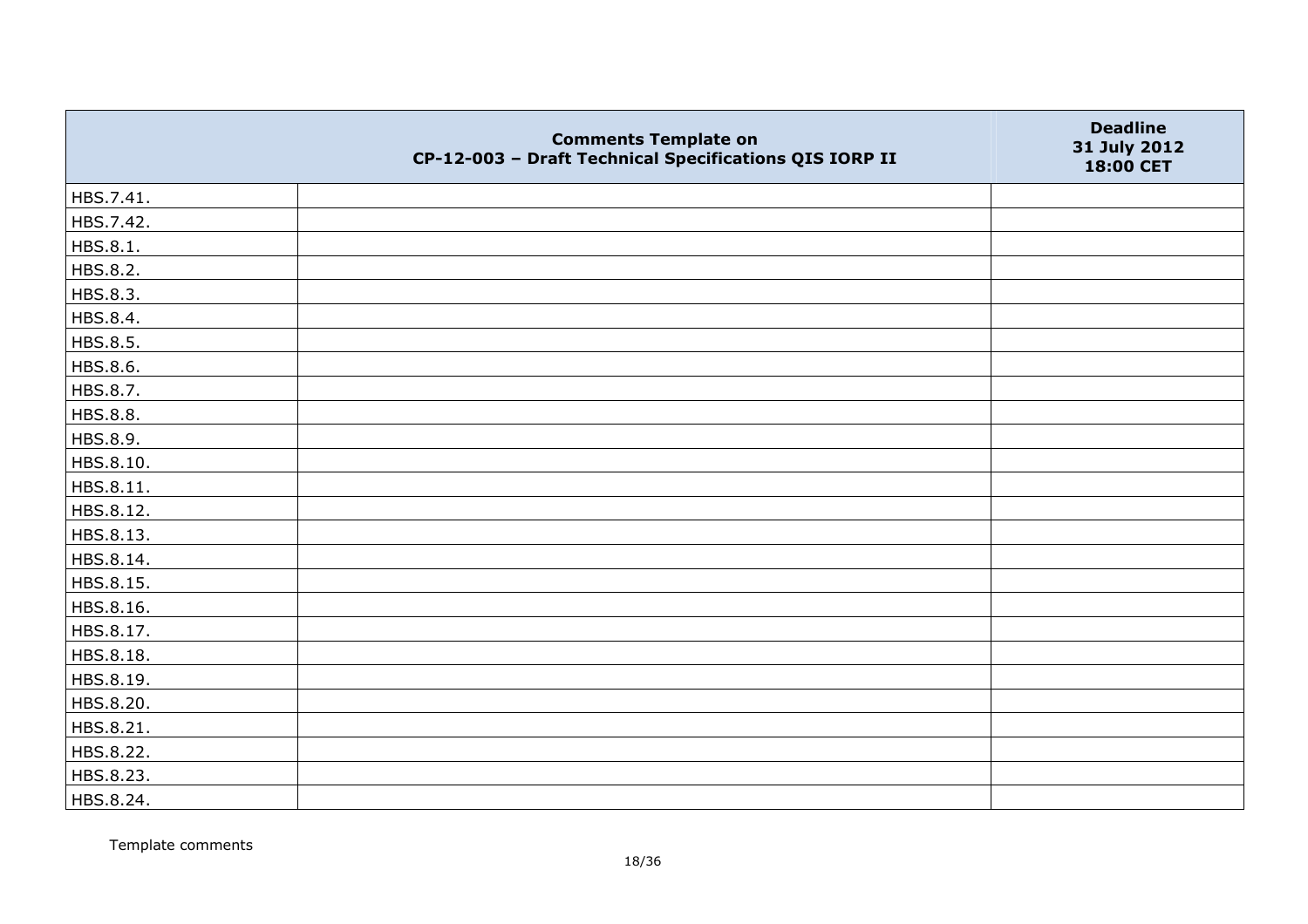|                   | <b>Comments Template on</b><br>CP-12-003 - Draft Technical Specifications QIS IORP II | <b>Deadline</b><br>31 July 2012<br>18:00 CET |
|-------------------|---------------------------------------------------------------------------------------|----------------------------------------------|
| HBS.9.1.          |                                                                                       |                                              |
| HBS.9.2.          |                                                                                       |                                              |
| HBS.9.3.          |                                                                                       |                                              |
| HBS.9.4.          |                                                                                       |                                              |
| HBS.9.5.          |                                                                                       |                                              |
| HBS.9.6.          |                                                                                       |                                              |
| HBS.9.7.          |                                                                                       |                                              |
| HBS.9.8.          |                                                                                       |                                              |
| HBS.9.9.          |                                                                                       |                                              |
| SCR.1.1.          |                                                                                       |                                              |
| SCR.1.2.          |                                                                                       |                                              |
| SCR.1.3.          |                                                                                       |                                              |
| SCR.1.4.          |                                                                                       |                                              |
| SCR.1.5.          |                                                                                       |                                              |
| SCR.1.6.          |                                                                                       |                                              |
| SCR.1.7.          |                                                                                       |                                              |
| SCR.1.8.          |                                                                                       |                                              |
| SCR.1.9.          |                                                                                       |                                              |
| SCR.1.10.         |                                                                                       |                                              |
| SCR.1.11.         |                                                                                       |                                              |
| SCR.1.12.         |                                                                                       |                                              |
| SCR.1.13.         |                                                                                       |                                              |
| SCR.1.14.         |                                                                                       |                                              |
| $\vert$ SCR.1.15. |                                                                                       |                                              |
| SCR.1.16.         |                                                                                       |                                              |
| SCR.1.17.         |                                                                                       |                                              |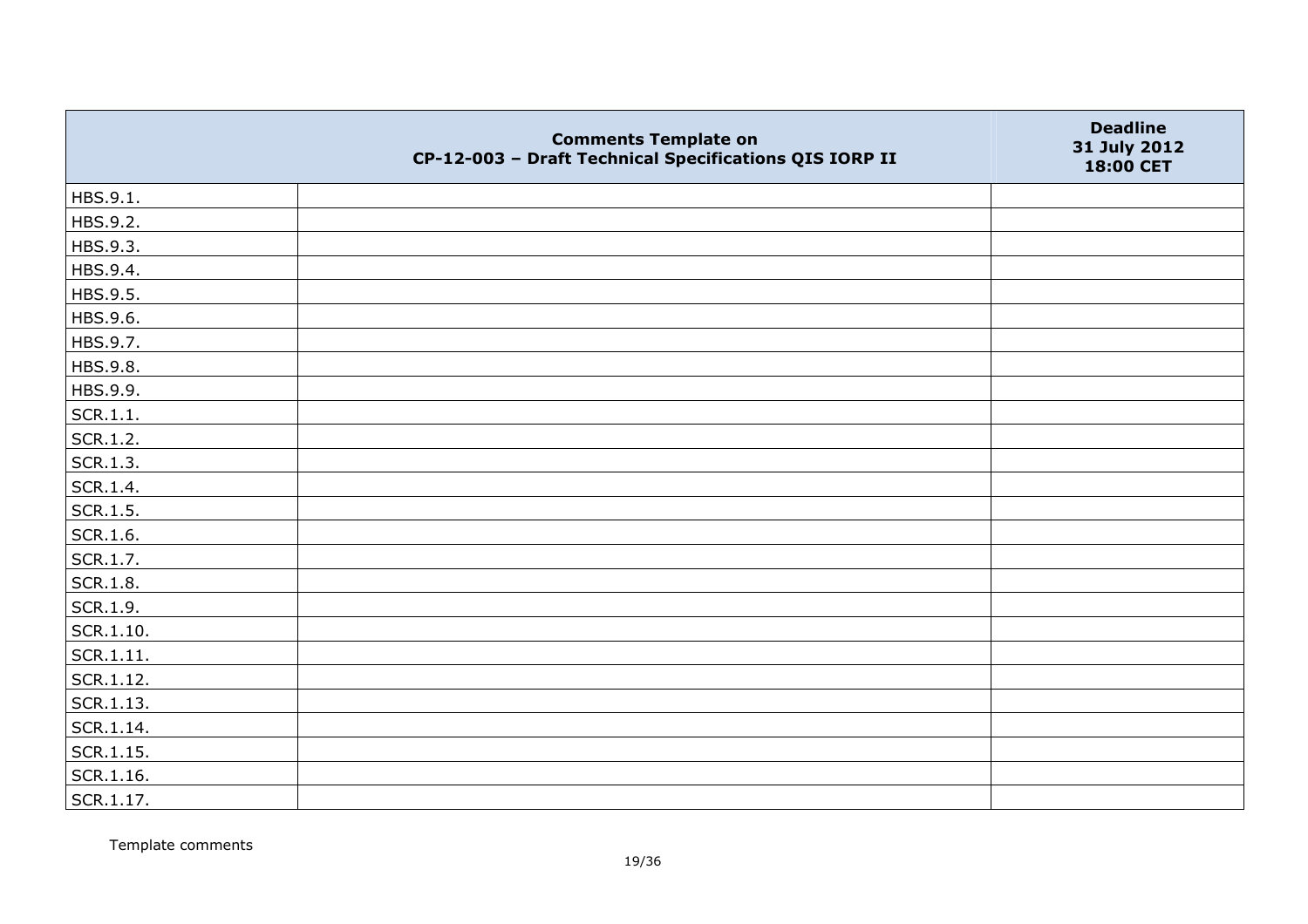|           | <b>Comments Template on</b><br>CP-12-003 - Draft Technical Specifications QIS IORP II | <b>Deadline</b><br>31 July 2012<br>18:00 CET |
|-----------|---------------------------------------------------------------------------------------|----------------------------------------------|
| SCR.1.18. |                                                                                       |                                              |
| SCR.1.19. |                                                                                       |                                              |
| SCR.1.20. |                                                                                       |                                              |
| SCR.1.21. |                                                                                       |                                              |
| SCR.1.22. |                                                                                       |                                              |
| SCR.1.23. |                                                                                       |                                              |
| SCR.1.24. |                                                                                       |                                              |
| SCR.1.25. |                                                                                       |                                              |
| SCR.2.1.  |                                                                                       |                                              |
| SCR.2.2.  |                                                                                       |                                              |
| SCR.2.3.  |                                                                                       |                                              |
| SCR.2.4.  |                                                                                       |                                              |
| SCR.2.5.  |                                                                                       |                                              |
| SCR.2.6.  |                                                                                       |                                              |
| SCR.2.7.  |                                                                                       |                                              |
| SCR.2.8.  |                                                                                       |                                              |
| SCR.2.9.  |                                                                                       |                                              |
| SCR.2.10. |                                                                                       |                                              |
| SCR.2.11. |                                                                                       |                                              |
| SCR.2.12. |                                                                                       |                                              |
| SCR.2.13. |                                                                                       |                                              |
| SCR.2.14. |                                                                                       |                                              |
| SCR.2.15. |                                                                                       |                                              |
| SCR.2.16. |                                                                                       |                                              |
| SCR.2.17. |                                                                                       |                                              |
| SCR.2.18. |                                                                                       |                                              |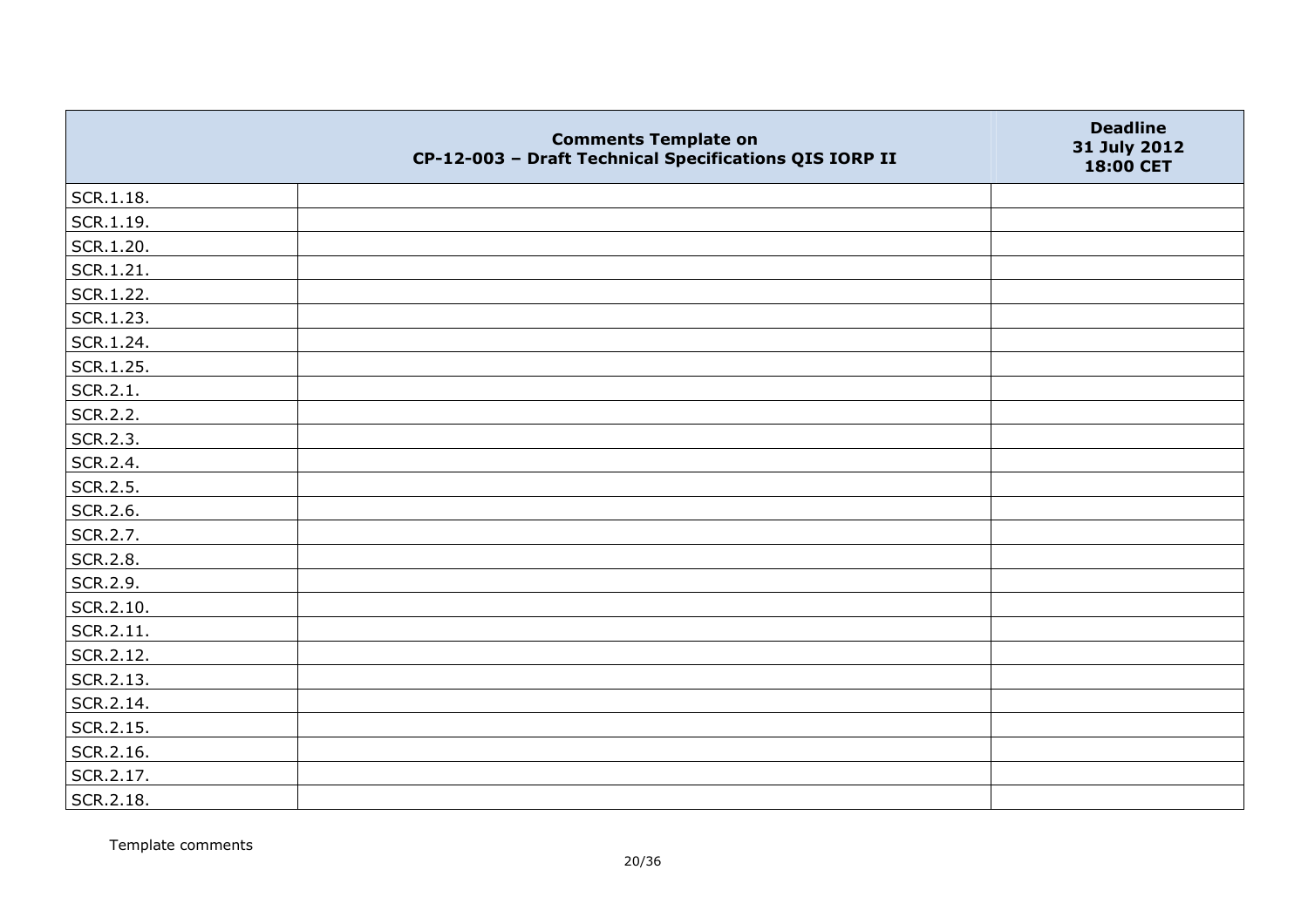|           | <b>Comments Template on</b><br>CP-12-003 - Draft Technical Specifications QIS IORP II | <b>Deadline</b><br>31 July 2012<br>18:00 CET |
|-----------|---------------------------------------------------------------------------------------|----------------------------------------------|
| SCR.2.19. |                                                                                       |                                              |
| SCR.2.20. |                                                                                       |                                              |
| SCR.2.21. |                                                                                       |                                              |
| SCR.2.22. |                                                                                       |                                              |
| SCR.2.23. |                                                                                       |                                              |
| SCR.2.24. |                                                                                       |                                              |
| SCR.2.25. |                                                                                       |                                              |
| SCR.2.26. |                                                                                       |                                              |
| SCR.2.27. |                                                                                       |                                              |
| SCR.2.28. |                                                                                       |                                              |
| SCR.2.29. |                                                                                       |                                              |
| SCR.2.30. |                                                                                       |                                              |
| SCR.2.31. |                                                                                       |                                              |
| SCR.2.32. |                                                                                       |                                              |
| SCR.2.33. |                                                                                       |                                              |
| SCR.2.34. |                                                                                       |                                              |
| SCR.2.35. |                                                                                       |                                              |
| SCR.3.1.  |                                                                                       |                                              |
| SCR.3.2.  |                                                                                       |                                              |
| SCR.3.3.  |                                                                                       |                                              |
| SCR.3.4.  |                                                                                       |                                              |
| SCR.3.5.  |                                                                                       |                                              |
| SCR.3.6.  |                                                                                       |                                              |
| SCR.4.1.  |                                                                                       |                                              |
| SCR.4.2.  |                                                                                       |                                              |
| SCR.4.3.  |                                                                                       |                                              |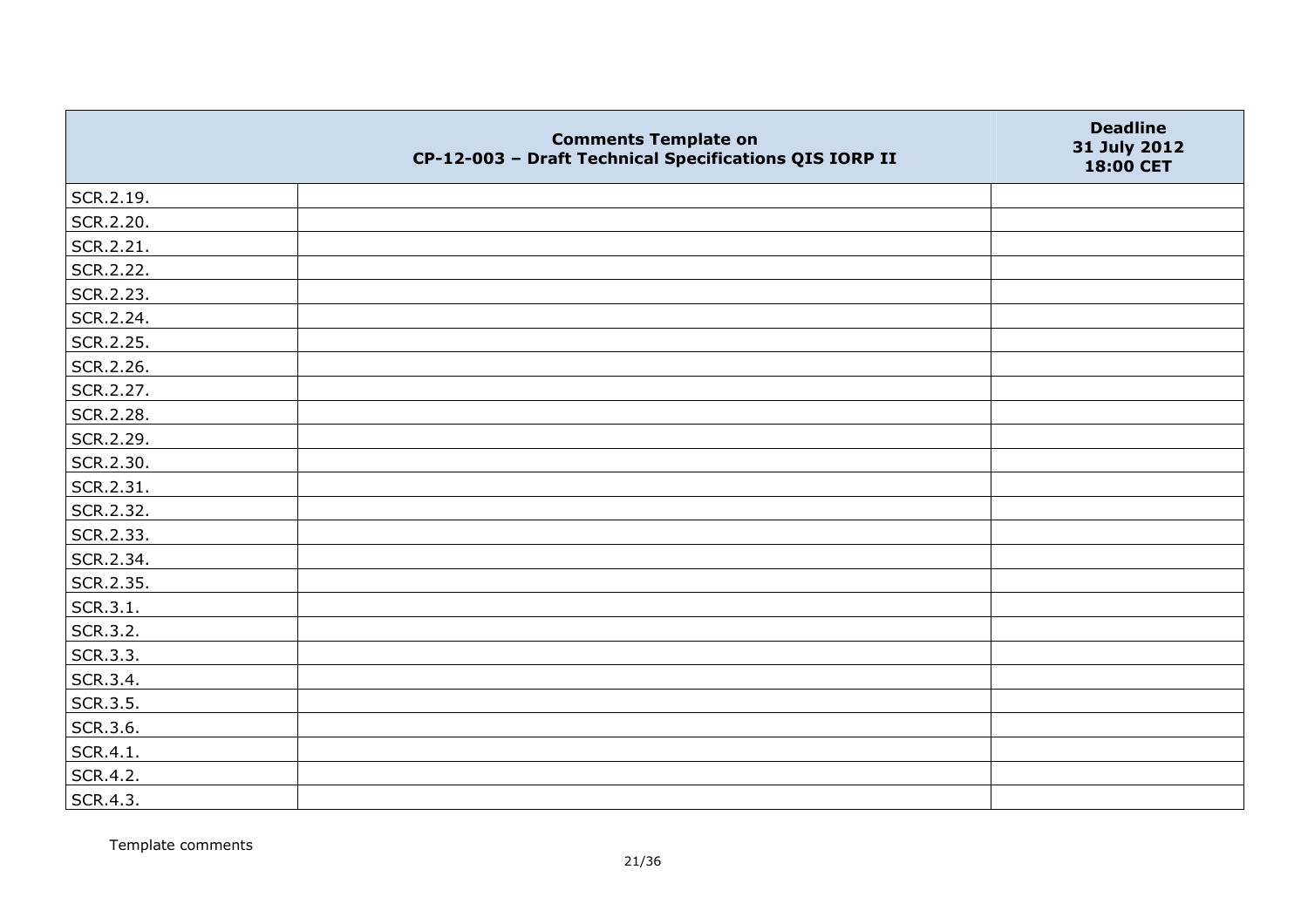|           | <b>Comments Template on</b><br>CP-12-003 - Draft Technical Specifications QIS IORP II | <b>Deadline</b><br>31 July 2012<br>18:00 CET |
|-----------|---------------------------------------------------------------------------------------|----------------------------------------------|
| SCR.4.4.  |                                                                                       |                                              |
| SCR.5.1.  |                                                                                       |                                              |
| SCR.5.2.  |                                                                                       |                                              |
| SCR.5.3.  |                                                                                       |                                              |
| SCR.5.4.  |                                                                                       |                                              |
| SCR.5.5.  |                                                                                       |                                              |
| SCR.5.6.  |                                                                                       |                                              |
| SCR.5.7.  |                                                                                       |                                              |
| SCR.5.8.  |                                                                                       |                                              |
| SCR.5.9.  |                                                                                       |                                              |
| SCR.5.10. |                                                                                       |                                              |
| SCR.5.11. |                                                                                       |                                              |
| SCR.5.12. |                                                                                       |                                              |
| SCR.5.13. |                                                                                       |                                              |
| SCR.5.14. |                                                                                       |                                              |
| SCR.5.15. |                                                                                       |                                              |
| SCR.5.16. |                                                                                       |                                              |
| SCR.5.17. |                                                                                       |                                              |
| SCR.5.18. |                                                                                       |                                              |
| SCR.5.19. |                                                                                       |                                              |
| SCR.5.20. |                                                                                       |                                              |
| SCR.5.21. |                                                                                       |                                              |
| SCR.5.22. |                                                                                       |                                              |
| SCR.5.23. |                                                                                       |                                              |
| SCR.5.24. |                                                                                       |                                              |
| SCR.5.25. |                                                                                       |                                              |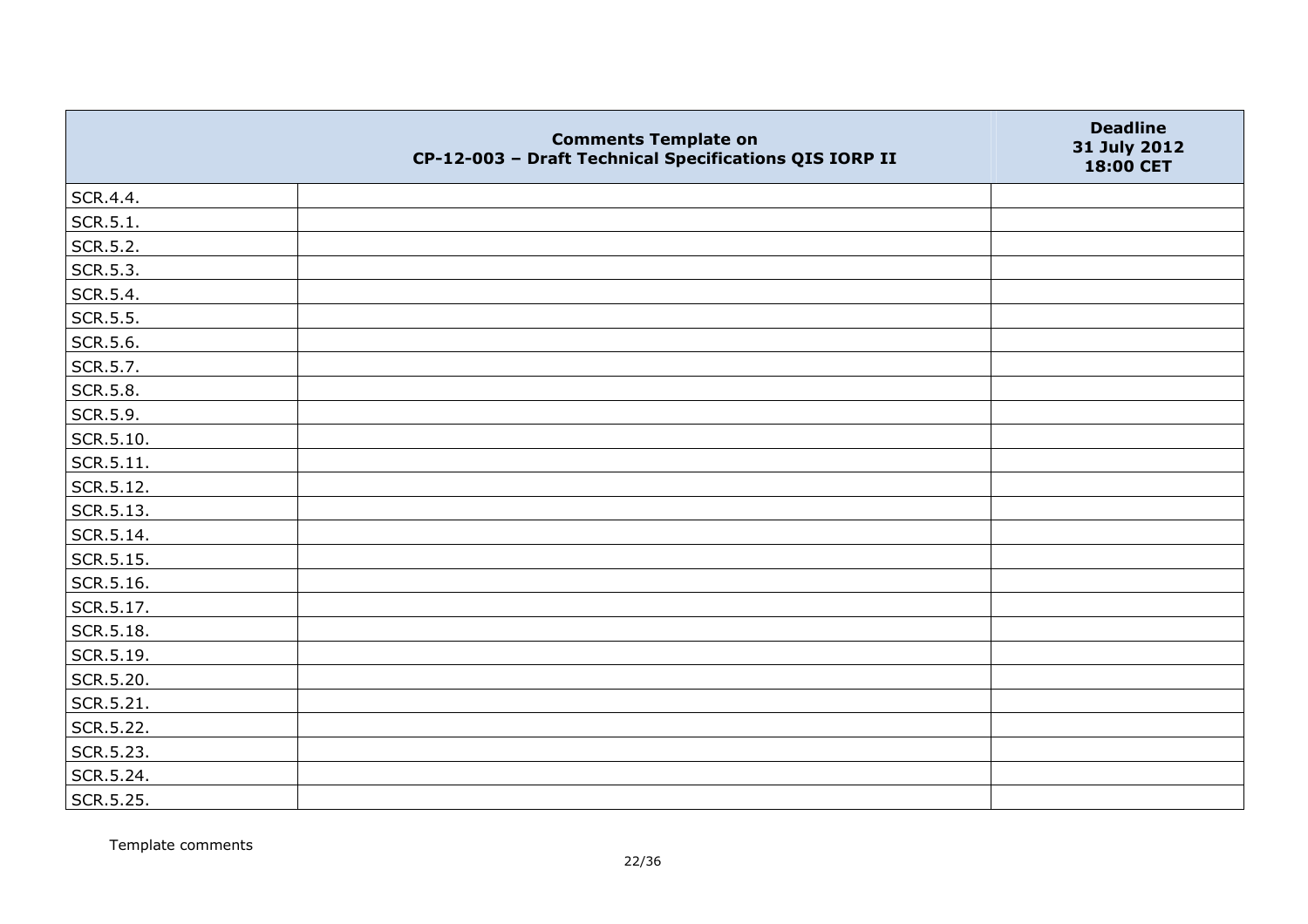|                   | <b>Comments Template on</b><br>CP-12-003 - Draft Technical Specifications QIS IORP II | <b>Deadline</b><br>31 July 2012<br>18:00 CET |
|-------------------|---------------------------------------------------------------------------------------|----------------------------------------------|
| SCR.5.26.         |                                                                                       |                                              |
| SCR.5.27.         |                                                                                       |                                              |
| SCR.5.28.         |                                                                                       |                                              |
| SCR.5.29.         |                                                                                       |                                              |
| SCR.5.30.         |                                                                                       |                                              |
| $\vert$ SCR.5.31. |                                                                                       |                                              |
| SCR.5.32.         |                                                                                       |                                              |
| SCR.5.33.         |                                                                                       |                                              |
| SCR.5.34.         |                                                                                       |                                              |
| SCR.5.35.         |                                                                                       |                                              |
| SCR.5.36.         |                                                                                       |                                              |
| SCR.5.37.         |                                                                                       |                                              |
| SCR.5.38.         |                                                                                       |                                              |
| SCR.5.39.         |                                                                                       |                                              |
| SCR.5.40.         |                                                                                       |                                              |
| SCR.5.41.         |                                                                                       |                                              |
| SCR.5.42.         |                                                                                       |                                              |
| SCR.5.43.         |                                                                                       |                                              |
| SCR.5.44.         |                                                                                       |                                              |
| SCR.5.45.         |                                                                                       |                                              |
| SCR.5.46.         |                                                                                       |                                              |
| SCR.5.47.         |                                                                                       |                                              |
| SCR.5.48.         |                                                                                       |                                              |
| SCR.5.49.         |                                                                                       |                                              |
| SCR.5.50.         |                                                                                       |                                              |
| SCR.5.51.         |                                                                                       |                                              |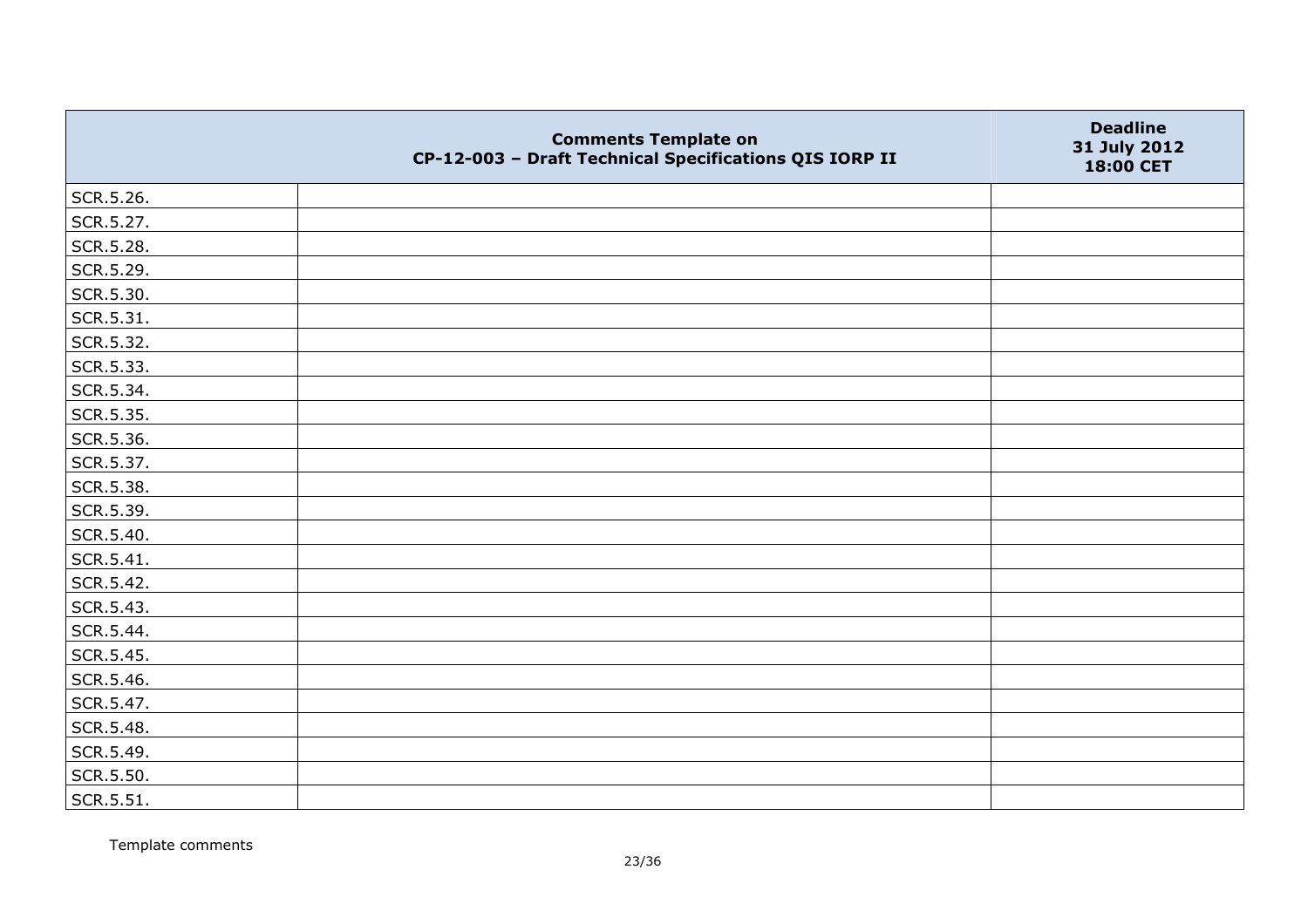|           | <b>Comments Template on</b><br>CP-12-003 - Draft Technical Specifications QIS IORP II | <b>Deadline</b><br>31 July 2012<br>18:00 CET |
|-----------|---------------------------------------------------------------------------------------|----------------------------------------------|
| SCR.5.52. |                                                                                       |                                              |
| SCR.5.53. |                                                                                       |                                              |
| SCR.5.54. |                                                                                       |                                              |
| SCR.5.55. |                                                                                       |                                              |
| SCR.5.56. |                                                                                       |                                              |
| SCR.5.57. |                                                                                       |                                              |
| SCR.5.58. |                                                                                       |                                              |
| SCR.5.59. |                                                                                       |                                              |
| SCR.5.60. |                                                                                       |                                              |
| SCR.5.61. |                                                                                       |                                              |
| SCR.5.62. |                                                                                       |                                              |
| SCR.5.63. |                                                                                       |                                              |
| SCR.5.64. |                                                                                       |                                              |
| SCR.5.65. |                                                                                       |                                              |
| SCR.5.66. |                                                                                       |                                              |
| SCR.5.67. |                                                                                       |                                              |
| SCR.5.68. |                                                                                       |                                              |
| SCR.5.69. |                                                                                       |                                              |
| SCR.5.70. |                                                                                       |                                              |
| SCR.5.71. |                                                                                       |                                              |
| SCR.5.72. |                                                                                       |                                              |
| SCR.5.73. |                                                                                       |                                              |
| SCR.5.74. |                                                                                       |                                              |
| SCR.5.75. |                                                                                       |                                              |
| SCR.5.76. |                                                                                       |                                              |
| SCR.5.77. |                                                                                       |                                              |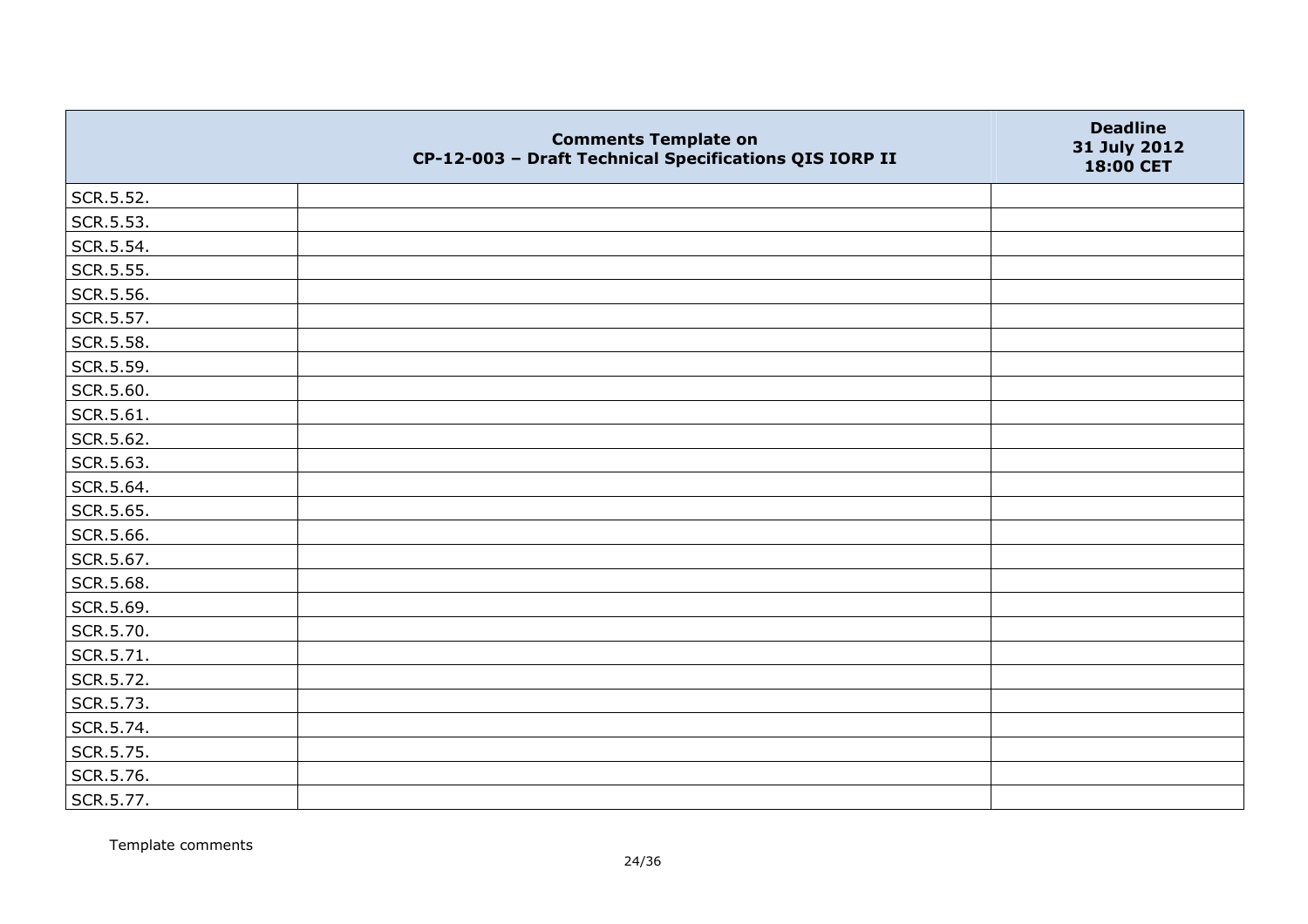|            | <b>Comments Template on</b><br>CP-12-003 - Draft Technical Specifications QIS IORP II | <b>Deadline</b><br>31 July 2012<br>18:00 CET |
|------------|---------------------------------------------------------------------------------------|----------------------------------------------|
| SCR.5.78.  |                                                                                       |                                              |
| SCR.5.79.  |                                                                                       |                                              |
| SCR.5.80.  |                                                                                       |                                              |
| SCR.5.81.  |                                                                                       |                                              |
| SCR.5.82.  |                                                                                       |                                              |
| SCR.5.83.  |                                                                                       |                                              |
| SCR.5.84.  |                                                                                       |                                              |
| SCR.5.85.  |                                                                                       |                                              |
| SCR.5.86.  |                                                                                       |                                              |
| SCR.5.87.  |                                                                                       |                                              |
| SCR.5.88.  |                                                                                       |                                              |
| SCR.5.89.  |                                                                                       |                                              |
| SCR.5.90.  |                                                                                       |                                              |
| SCR.5.91.  |                                                                                       |                                              |
| SCR.5.92.  |                                                                                       |                                              |
| SCR.5.93.  |                                                                                       |                                              |
| SCR.5.94.  |                                                                                       |                                              |
| SCR.5.95.  |                                                                                       |                                              |
| SCR.5.96.  |                                                                                       |                                              |
| SCR.5.97.  |                                                                                       |                                              |
| SCR.5.98.  |                                                                                       |                                              |
| SCR.5.99.  |                                                                                       |                                              |
| SCR.5.100. |                                                                                       |                                              |
| SCR.5.101. |                                                                                       |                                              |
| SCR.5.102. |                                                                                       |                                              |
| SCR.5.103. |                                                                                       |                                              |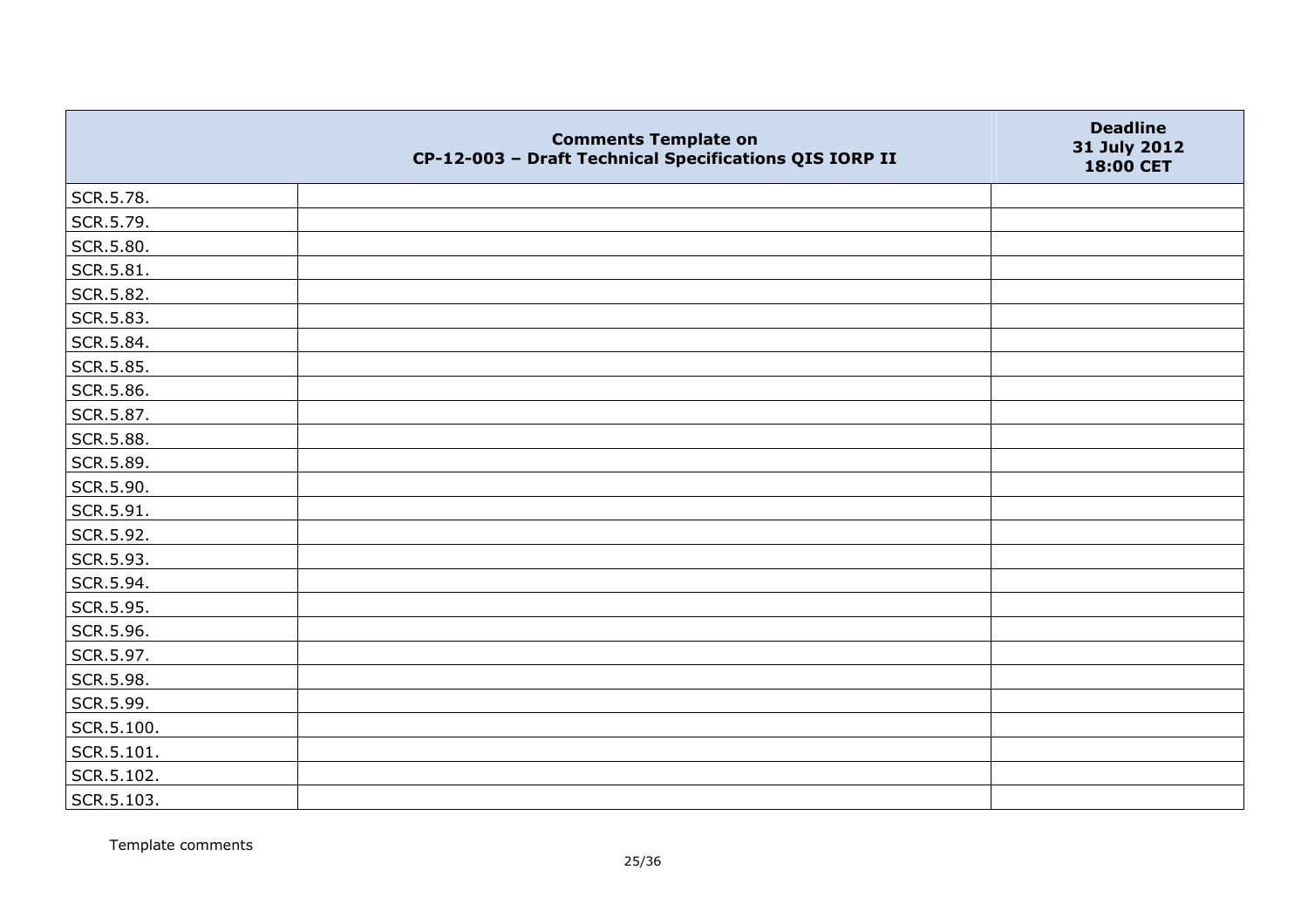|                | <b>Comments Template on</b><br>CP-12-003 - Draft Technical Specifications QIS IORP II | <b>Deadline</b><br>31 July 2012<br>18:00 CET |
|----------------|---------------------------------------------------------------------------------------|----------------------------------------------|
| SCR.5.104.     |                                                                                       |                                              |
| SCR.5.105.     |                                                                                       |                                              |
| SCR.5.106.     |                                                                                       |                                              |
| SCR.5.107.     |                                                                                       |                                              |
| SCR.5.108.     |                                                                                       |                                              |
| SCR.5.109.     |                                                                                       |                                              |
| SCR.5.110.     |                                                                                       |                                              |
| $ $ SCR.5.111. |                                                                                       |                                              |
| SCR.5.112.     |                                                                                       |                                              |
| SCR.5.113.     |                                                                                       |                                              |
| $ $ SCR.5.114. |                                                                                       |                                              |
| SCR.5.115.     |                                                                                       |                                              |
| SCR.5.116.     |                                                                                       |                                              |
| SCR.5.117.     |                                                                                       |                                              |
| SCR.5.118.     |                                                                                       |                                              |
| SCR.5.119.     |                                                                                       |                                              |
| SCR.5.120.     |                                                                                       |                                              |
| SCR.5.121.     |                                                                                       |                                              |
| SCR.5.122.     |                                                                                       |                                              |
| SCR.5.123.     |                                                                                       |                                              |
| SCR.5.124.     |                                                                                       |                                              |
| SCR.5.125.     |                                                                                       |                                              |
| SCR.5.126.     |                                                                                       |                                              |
| SCR.5.127.     |                                                                                       |                                              |
| SCR.5.128.     |                                                                                       |                                              |
| SCR.5.129.     |                                                                                       |                                              |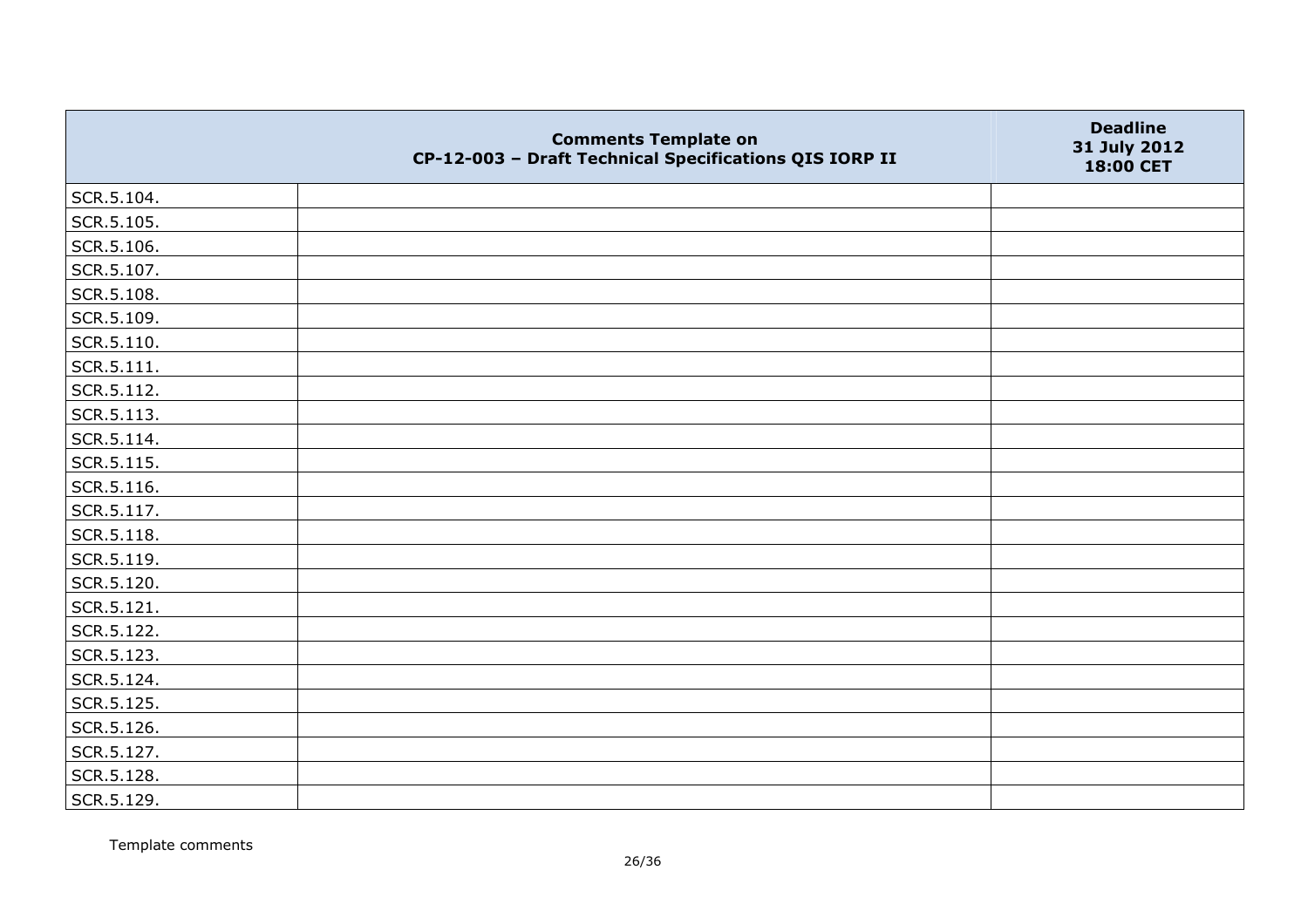|            | <b>Comments Template on</b><br>CP-12-003 - Draft Technical Specifications QIS IORP II | <b>Deadline</b><br>31 July 2012<br>18:00 CET |
|------------|---------------------------------------------------------------------------------------|----------------------------------------------|
| SCR.5.130. |                                                                                       |                                              |
| SCR.5.131. |                                                                                       |                                              |
| SCR.6.1.   |                                                                                       |                                              |
| SCR.6.2.   |                                                                                       |                                              |
| SCR.6.3.   |                                                                                       |                                              |
| SCR.6.4.   |                                                                                       |                                              |
| SCR.6.5.   |                                                                                       |                                              |
| SCR.6.6.   |                                                                                       |                                              |
| SCR.6.7.   |                                                                                       |                                              |
| SCR.6.8.   |                                                                                       |                                              |
| SCR.6.9.   |                                                                                       |                                              |
| SCR.6.10.  |                                                                                       |                                              |
| SCR.6.11.  |                                                                                       |                                              |
| SCR.6.12.  |                                                                                       |                                              |
| SCR.6.13.  |                                                                                       |                                              |
| SCR.6.14.  |                                                                                       |                                              |
| SCR.6.15.  |                                                                                       |                                              |
| SCR.6.16.  |                                                                                       |                                              |
| SCR.6.17.  |                                                                                       |                                              |
| SCR.6.18.  |                                                                                       |                                              |
| SCR.6.19.  |                                                                                       |                                              |
| SCR.6.20.  |                                                                                       |                                              |
| SCR.6.21.  |                                                                                       |                                              |
| SCR.6.22.  |                                                                                       |                                              |
| SCR.6.23.  |                                                                                       |                                              |
| SCR.6.24.  |                                                                                       |                                              |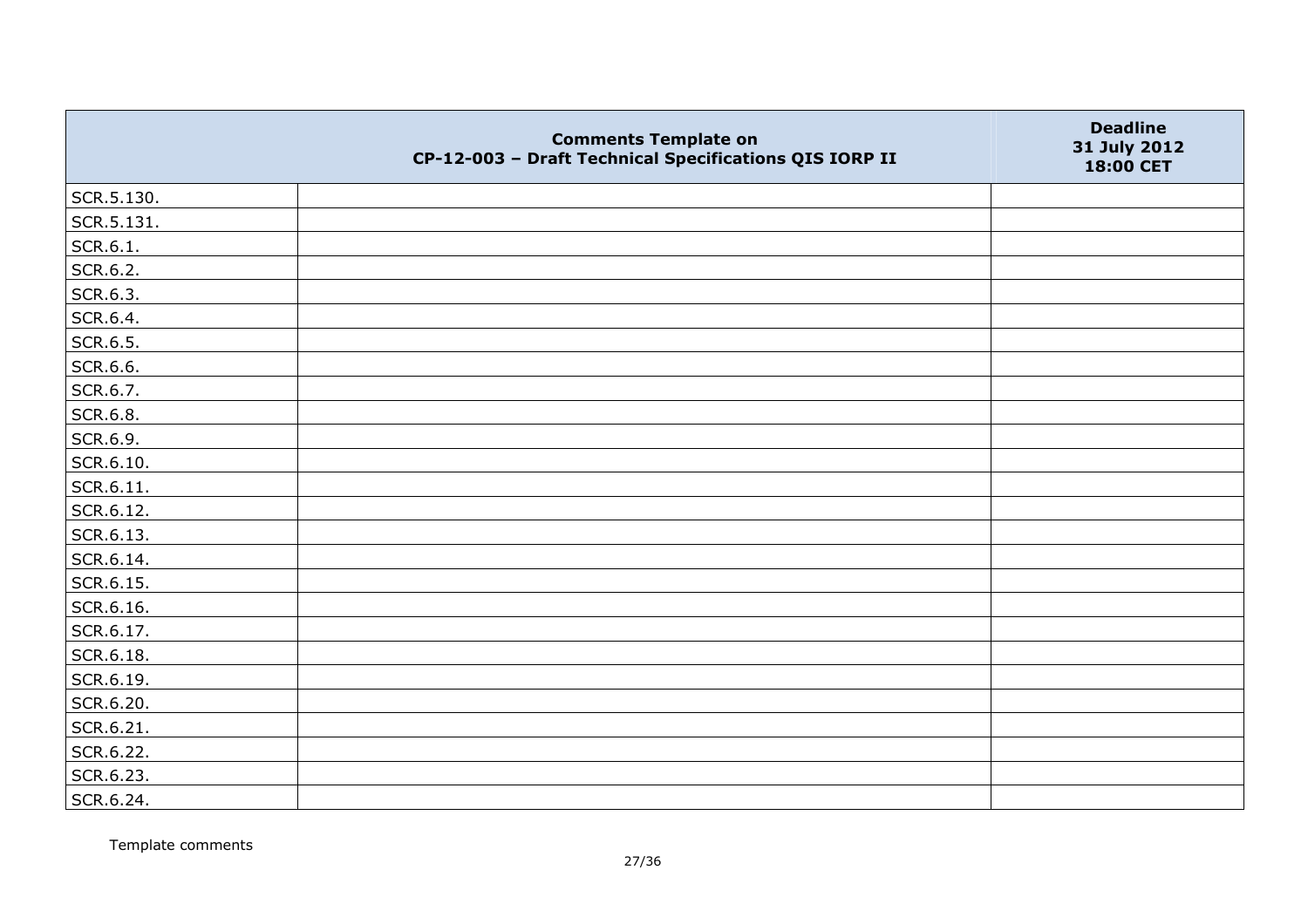|           | <b>Comments Template on</b><br>CP-12-003 - Draft Technical Specifications QIS IORP II | <b>Deadline</b><br>31 July 2012<br>18:00 CET |
|-----------|---------------------------------------------------------------------------------------|----------------------------------------------|
| SCR.6.25. |                                                                                       |                                              |
| SCR.6.26. |                                                                                       |                                              |
| SCR.6.27. |                                                                                       |                                              |
| SCR.6.28. |                                                                                       |                                              |
| SCR.6.29. |                                                                                       |                                              |
| SCR.6.30. |                                                                                       |                                              |
| SCR.6.31. |                                                                                       |                                              |
| SCR.6.32. |                                                                                       |                                              |
| SCR.7.1.  |                                                                                       |                                              |
| SCR.7.2.  |                                                                                       |                                              |
| SCR.7.3.  |                                                                                       |                                              |
| SCR.7.4.  |                                                                                       |                                              |
| SCR.7.5.  |                                                                                       |                                              |
| SCR.7.6.  |                                                                                       |                                              |
| SCR.7.7.  |                                                                                       |                                              |
| SCR.7.8.  |                                                                                       |                                              |
| SCR.7.9.  |                                                                                       |                                              |
| SCR.7.10. |                                                                                       |                                              |
| SCR.7.11. |                                                                                       |                                              |
| SCR.7.12. |                                                                                       |                                              |
| SCR.7.13. |                                                                                       |                                              |
| SCR.7.14. |                                                                                       |                                              |
| SCR.7.15. |                                                                                       |                                              |
| SCR.7.16. |                                                                                       |                                              |
| SCR.7.17. |                                                                                       |                                              |
| SCR.7.18. |                                                                                       |                                              |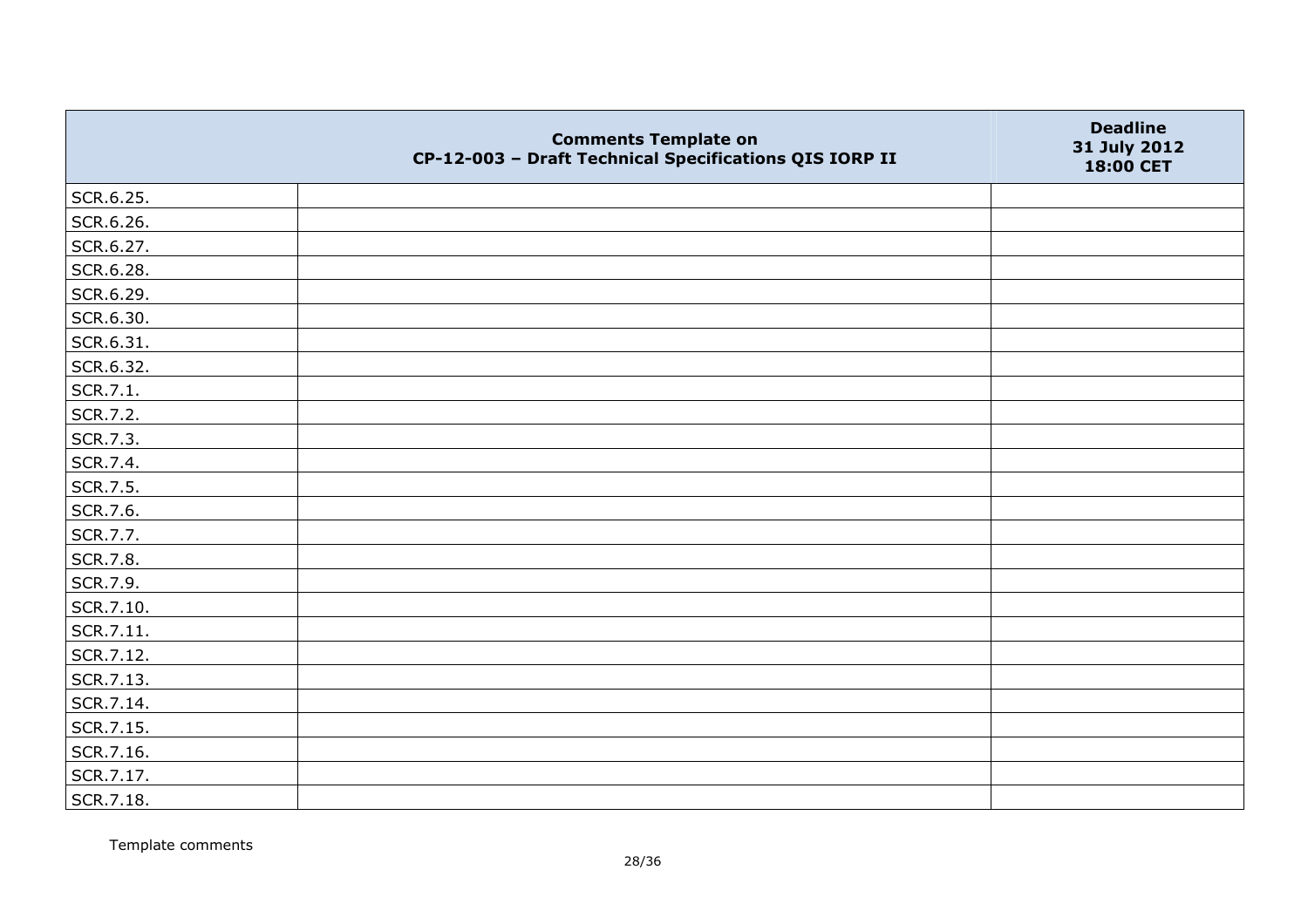|           | <b>Comments Template on</b><br>CP-12-003 - Draft Technical Specifications QIS IORP II | <b>Deadline</b><br>31 July 2012<br>18:00 CET |
|-----------|---------------------------------------------------------------------------------------|----------------------------------------------|
| SCR.7.19. |                                                                                       |                                              |
| SCR.7.20. |                                                                                       |                                              |
| SCR.7.21. |                                                                                       |                                              |
| SCR.7.22. |                                                                                       |                                              |
| SCR.7.23. |                                                                                       |                                              |
| SCR.7.24. |                                                                                       |                                              |
| SCR.7.25. |                                                                                       |                                              |
| SCR.7.26. |                                                                                       |                                              |
| SCR.7.27. |                                                                                       |                                              |
| SCR.7.28. |                                                                                       |                                              |
| SCR.7.29. |                                                                                       |                                              |
| SCR.7.30. |                                                                                       |                                              |
| SCR.7.31. |                                                                                       |                                              |
| SCR.7.32. |                                                                                       |                                              |
| SCR.7.33. |                                                                                       |                                              |
| SCR.7.34. |                                                                                       |                                              |
| SCR.7.35. |                                                                                       |                                              |
| SCR.7.36. |                                                                                       |                                              |
| SCR.7.37. |                                                                                       |                                              |
| SCR.7.38. |                                                                                       |                                              |
| SCR.7.39. |                                                                                       |                                              |
| SCR.7.40. |                                                                                       |                                              |
| SCR.7.41. |                                                                                       |                                              |
| SCR.7.42. |                                                                                       |                                              |
| SCR.7.43. |                                                                                       |                                              |
| SCR.7.44. |                                                                                       |                                              |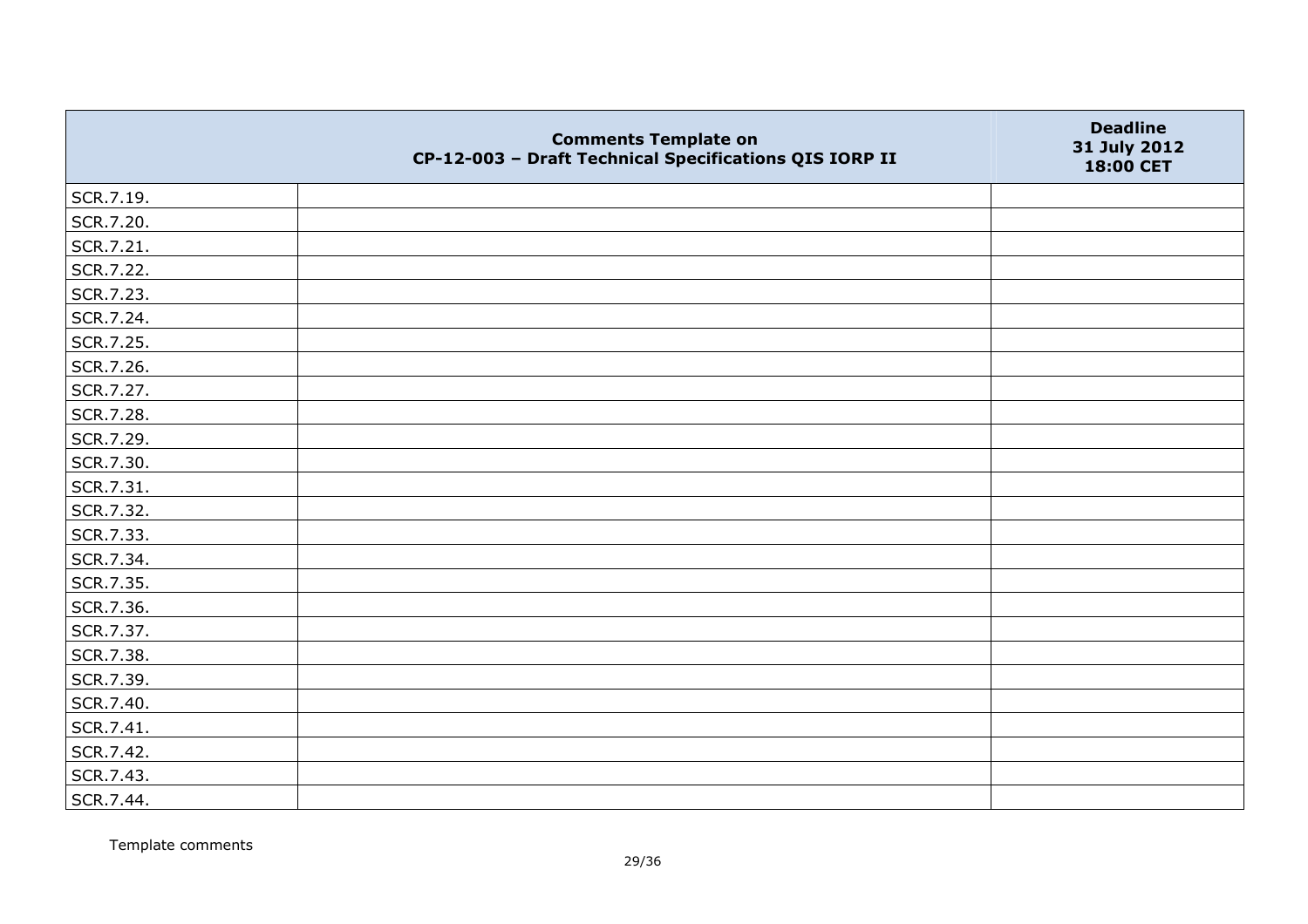|           | <b>Comments Template on</b><br>CP-12-003 - Draft Technical Specifications QIS IORP II | <b>Deadline</b><br>31 July 2012<br>18:00 CET |
|-----------|---------------------------------------------------------------------------------------|----------------------------------------------|
| SCR.7.45. |                                                                                       |                                              |
| SCR.7.46. |                                                                                       |                                              |
| SCR.7.47. |                                                                                       |                                              |
| SCR.7.48. |                                                                                       |                                              |
| SCR.7.49. |                                                                                       |                                              |
| SCR.7.50. |                                                                                       |                                              |
| SCR.7.51. |                                                                                       |                                              |
| SCR.7.52. |                                                                                       |                                              |
| SCR.7.53. |                                                                                       |                                              |
| SCR.7.54. |                                                                                       |                                              |
| SCR.7.55. |                                                                                       |                                              |
| SCR.7.56. |                                                                                       |                                              |
| SCR.7.57. |                                                                                       |                                              |
| SCR.7.58. |                                                                                       |                                              |
| SCR.7.59. |                                                                                       |                                              |
| SCR.7.60. |                                                                                       |                                              |
| SCR.7.61. |                                                                                       |                                              |
| SCR.7.62. |                                                                                       |                                              |
| SCR.7.63. |                                                                                       |                                              |
| SCR.7.64. |                                                                                       |                                              |
| SCR.7.65. |                                                                                       |                                              |
| SCR.7.66. |                                                                                       |                                              |
| SCR.7.67. |                                                                                       |                                              |
| SCR.7.68. |                                                                                       |                                              |
| SCR.7.69. |                                                                                       |                                              |
| SCR.7.70. |                                                                                       |                                              |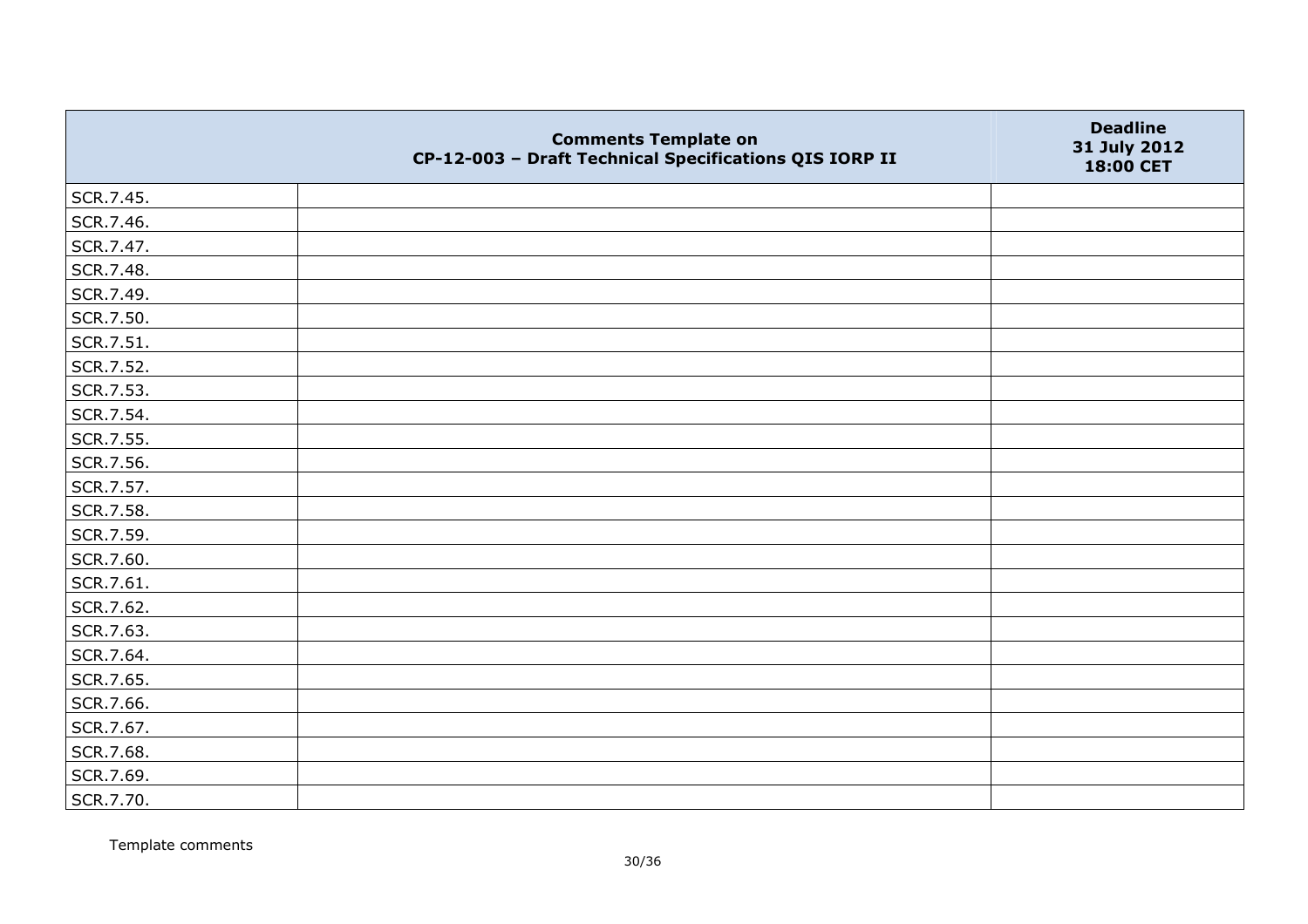|                 | <b>Comments Template on</b><br>CP-12-003 - Draft Technical Specifications QIS IORP II | <b>Deadline</b><br>31 July 2012<br>18:00 CET |
|-----------------|---------------------------------------------------------------------------------------|----------------------------------------------|
| SCR.7.71.       |                                                                                       |                                              |
| SCR.7.72.       |                                                                                       |                                              |
| SCR.7.73.       |                                                                                       |                                              |
| SCR.7.74.       |                                                                                       |                                              |
| SCR.7.75.       |                                                                                       |                                              |
| SCR.7.76.       |                                                                                       |                                              |
| SCR.7.77.       |                                                                                       |                                              |
| SCR.7.78.       |                                                                                       |                                              |
| SCR.7.79.       |                                                                                       |                                              |
| SCR.7.80.       |                                                                                       |                                              |
| SCR.7.81.       |                                                                                       |                                              |
| SCR.7.82.       |                                                                                       |                                              |
| SCR.7.83.       |                                                                                       |                                              |
| SCR.7.84.       |                                                                                       |                                              |
| SCR.7.85.       |                                                                                       |                                              |
| SCR.7.86.       |                                                                                       |                                              |
| SCR.7.87.       |                                                                                       |                                              |
| SCR.8.1.        |                                                                                       |                                              |
| <b>SCR.8.2.</b> |                                                                                       |                                              |
| SCR.8.3.        |                                                                                       |                                              |
| SCR.8.4.        |                                                                                       |                                              |
| <b>SCR.8.5.</b> |                                                                                       |                                              |
| SCR.8.6.        |                                                                                       |                                              |
| SCR.8.7.        |                                                                                       |                                              |
| SCR.9.1.        |                                                                                       |                                              |
| SCR.9.2.        |                                                                                       |                                              |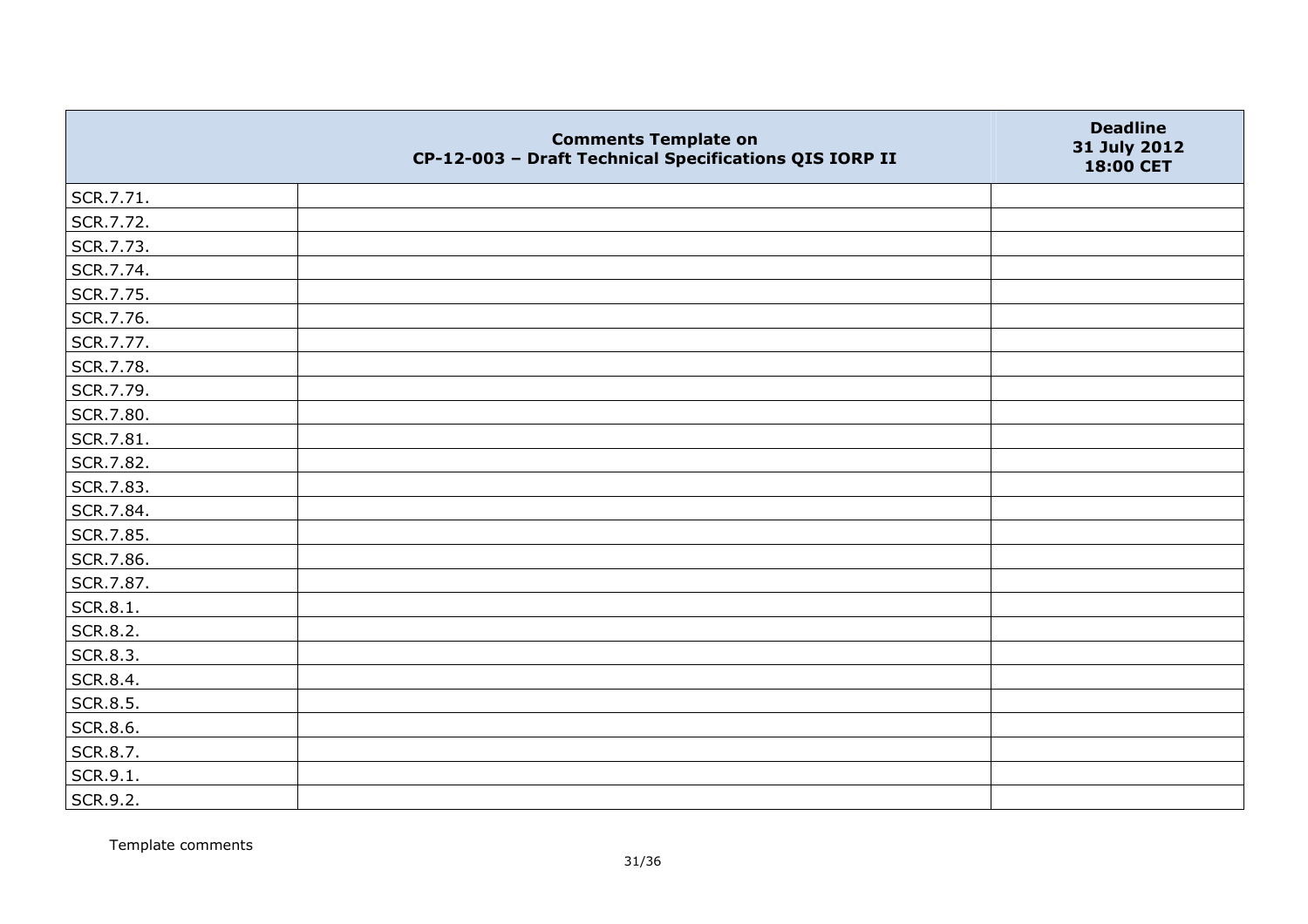|                 | <b>Comments Template on</b><br>CP-12-003 - Draft Technical Specifications QIS IORP II | <b>Deadline</b><br>31 July 2012<br>18:00 CET |
|-----------------|---------------------------------------------------------------------------------------|----------------------------------------------|
| SCR.9.3.        |                                                                                       |                                              |
| SCR.9.4.        |                                                                                       |                                              |
| SCR.9.5.        |                                                                                       |                                              |
| SCR.9.6.        |                                                                                       |                                              |
| SCR.9.7.        |                                                                                       |                                              |
| <b>SCR.9.8.</b> |                                                                                       |                                              |
| SCR.9.9.        |                                                                                       |                                              |
| SCR.9.10.       |                                                                                       |                                              |
| SCR.9.11.       |                                                                                       |                                              |
| SCR.9.12.       |                                                                                       |                                              |
| SCR.9.13.       |                                                                                       |                                              |
| SCR.9.14.       |                                                                                       |                                              |
| SCR.9.15.       |                                                                                       |                                              |
| SCR.9.16.       |                                                                                       |                                              |
| SCR.9.17.       |                                                                                       |                                              |
| SCR.9.18.       |                                                                                       |                                              |
| SCR.9.19.       |                                                                                       |                                              |
| SCR.9.20.       |                                                                                       |                                              |
| SCR.9.21.       |                                                                                       |                                              |
| SCR.9.22.       |                                                                                       |                                              |
| SCR.9.23.       |                                                                                       |                                              |
| SCR.9.24.       |                                                                                       |                                              |
| SCR.9.25.       |                                                                                       |                                              |
| SCR.9.26.       |                                                                                       |                                              |
| SCR.9.27.       |                                                                                       |                                              |
| SCR.9.28.       |                                                                                       |                                              |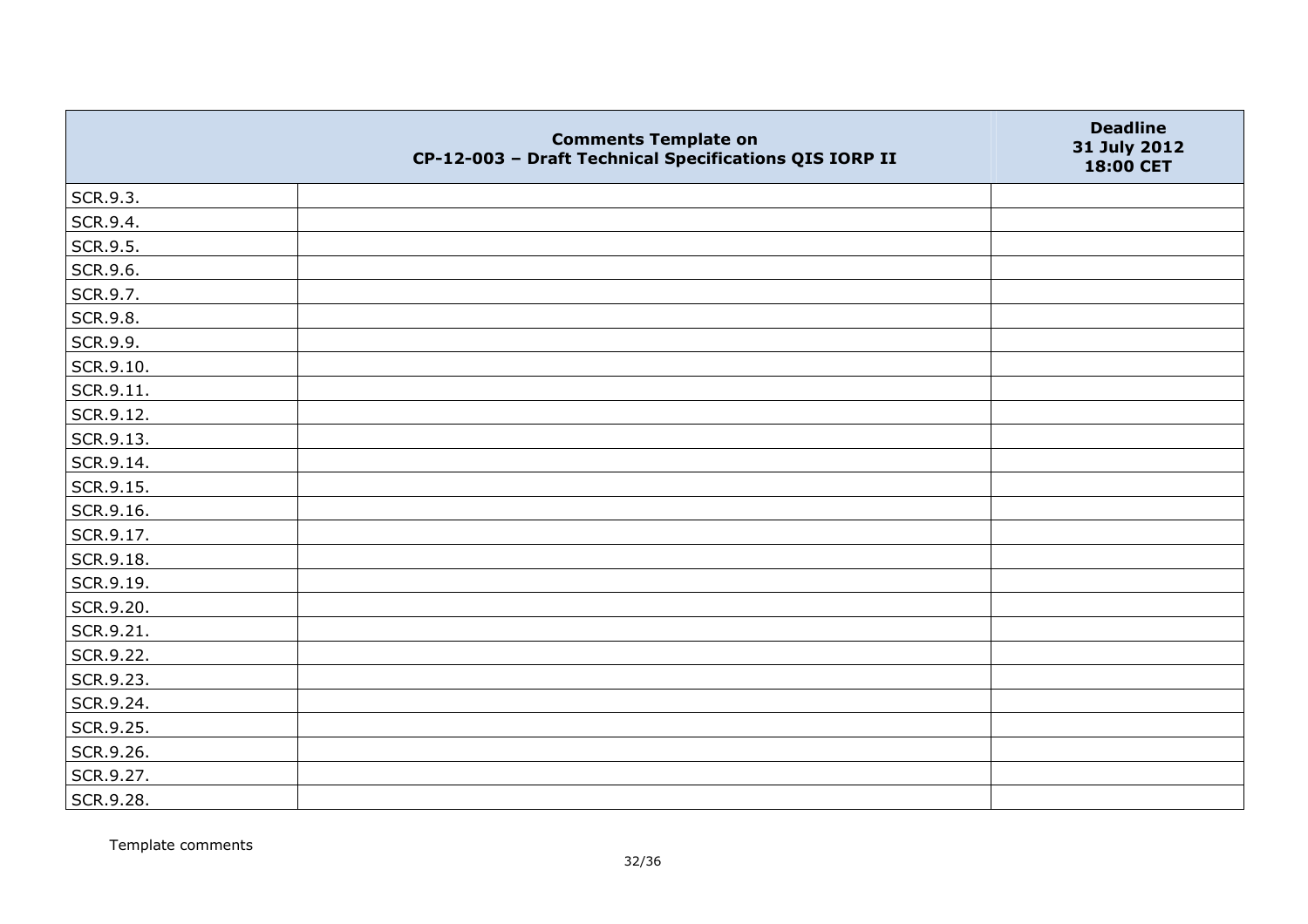|            | <b>Comments Template on</b><br>CP-12-003 - Draft Technical Specifications QIS IORP II | <b>Deadline</b><br>31 July 2012<br>18:00 CET |
|------------|---------------------------------------------------------------------------------------|----------------------------------------------|
| SCR.9.29.  |                                                                                       |                                              |
| SCR.9.30.  |                                                                                       |                                              |
| SCR.9.31.  |                                                                                       |                                              |
| SCR.9.32.  |                                                                                       |                                              |
| SCR.9.33.  |                                                                                       |                                              |
| SCR.9.34.  |                                                                                       |                                              |
| SCR.10.1.  |                                                                                       |                                              |
| SCR.10.2.  |                                                                                       |                                              |
| SCR.10.3.  |                                                                                       |                                              |
| SCR.10.4.  |                                                                                       |                                              |
| SCR.10.5.  |                                                                                       |                                              |
| SCR.10.6.  |                                                                                       |                                              |
| SCR.10.7.  |                                                                                       |                                              |
| SCR.10.8.  |                                                                                       |                                              |
| SCR.10.9.  |                                                                                       |                                              |
| SCR.10.10. |                                                                                       |                                              |
| SCR.10.11. |                                                                                       |                                              |
| MCR.1.1.   |                                                                                       |                                              |
| MCR.2.1.   |                                                                                       |                                              |
| MCR.2.2.   |                                                                                       |                                              |
| MCR.2.3.   |                                                                                       |                                              |
| MCR.2.4.   |                                                                                       |                                              |
| MCR.2.5.   |                                                                                       |                                              |
| MCR.2.6.   |                                                                                       |                                              |
| MCR.2.7.   |                                                                                       |                                              |
| MCR.2.8.   |                                                                                       |                                              |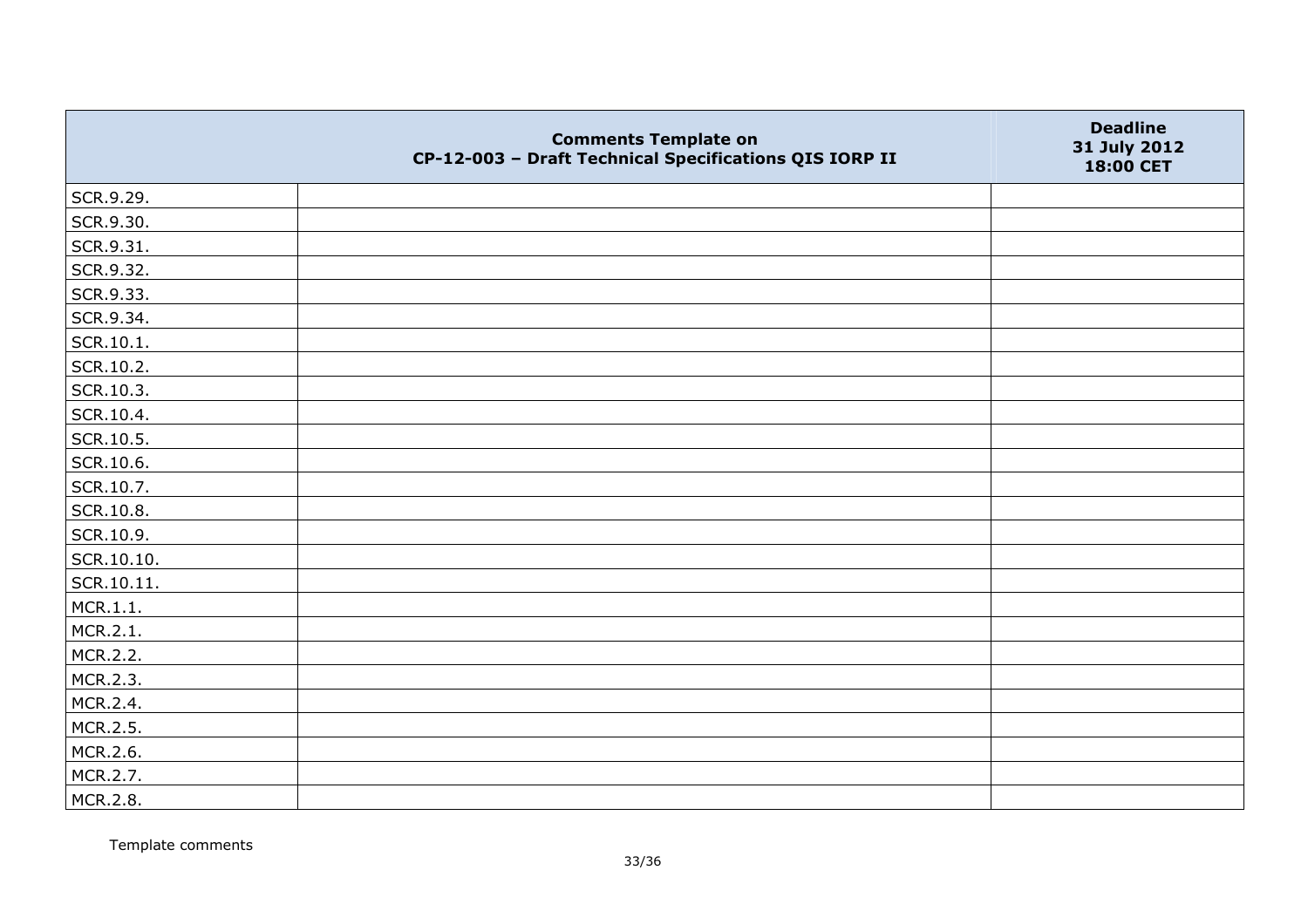|                 | <b>Comments Template on</b><br>CP-12-003 - Draft Technical Specifications QIS IORP II | <b>Deadline</b><br>31 July 2012<br>18:00 CET |
|-----------------|---------------------------------------------------------------------------------------|----------------------------------------------|
| MCR.2.9.        |                                                                                       |                                              |
| PRO.1.1.        |                                                                                       |                                              |
| PRO.2.1.        |                                                                                       |                                              |
| PRO.2.2.        |                                                                                       |                                              |
| PRO.2.3.        |                                                                                       |                                              |
| PRO.2.4.        |                                                                                       |                                              |
| PRO.2.5.        |                                                                                       |                                              |
| PRO.2.6.        |                                                                                       |                                              |
| PRO.3.1.        |                                                                                       |                                              |
| PRO.3.2.        |                                                                                       |                                              |
| PRO.3.3.        |                                                                                       |                                              |
| PRO.3.4.        |                                                                                       |                                              |
| <b>PRO.3.5.</b> |                                                                                       |                                              |
| PRO.3.6.        |                                                                                       |                                              |
| PRO.3.7.        |                                                                                       |                                              |
| PRO.3.8.        |                                                                                       |                                              |
| PRO.3.9.        |                                                                                       |                                              |
| PRO.3.10.       |                                                                                       |                                              |
| PRO.3.11.       |                                                                                       |                                              |
| PRO.3.12.       |                                                                                       |                                              |
| PRO.3.13.       |                                                                                       |                                              |
| PRO.3.14.       |                                                                                       |                                              |
| PRO.3.15.       |                                                                                       |                                              |
| PRO.3.16.       |                                                                                       |                                              |
| PRO.3.17.       |                                                                                       |                                              |
| PRO.3.18.       |                                                                                       |                                              |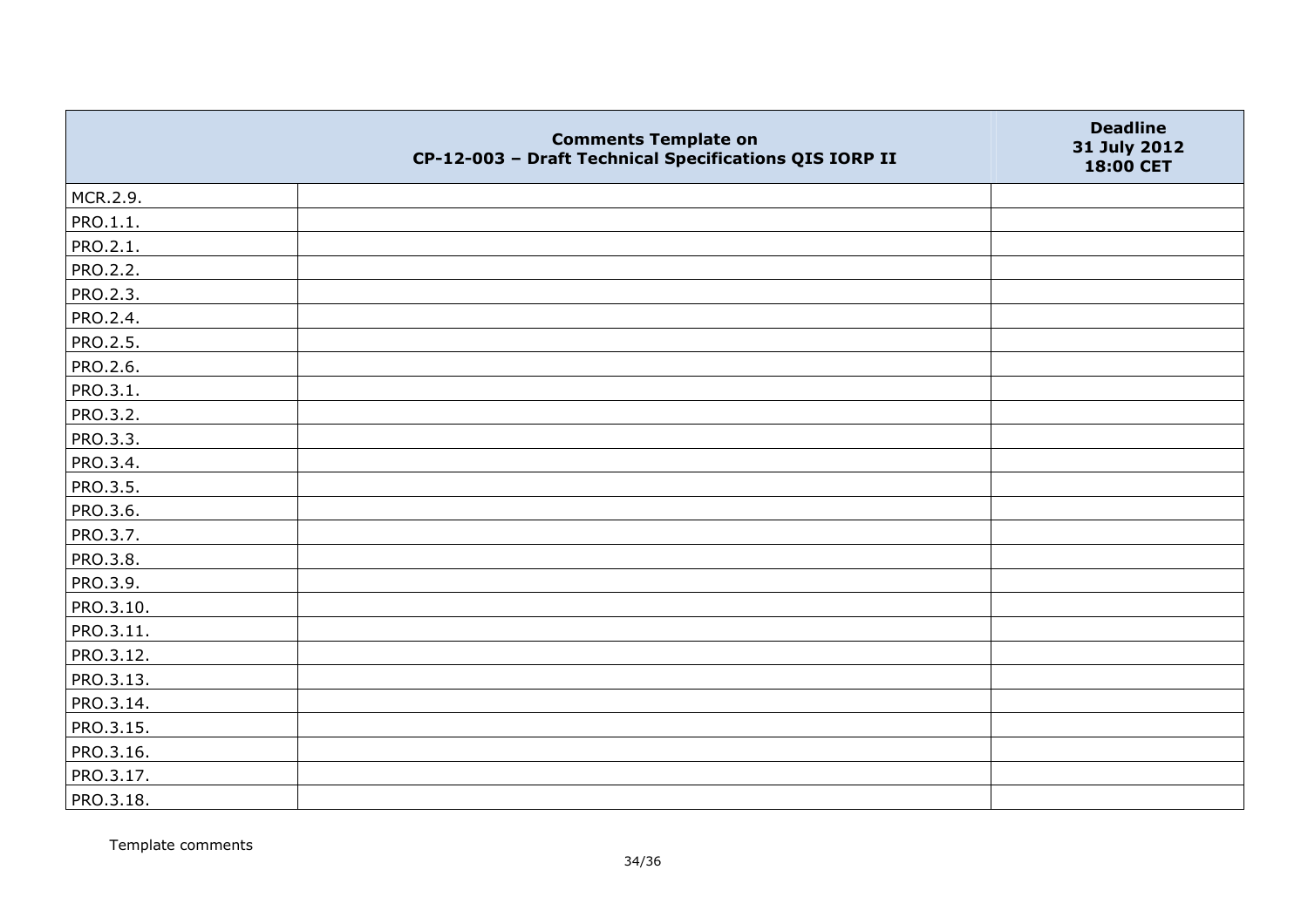|           | <b>Comments Template on</b><br>CP-12-003 - Draft Technical Specifications QIS IORP II | <b>Deadline</b><br>31 July 2012<br>18:00 CET |
|-----------|---------------------------------------------------------------------------------------|----------------------------------------------|
| PRO.3.19. |                                                                                       |                                              |
| PRO.3.20. |                                                                                       |                                              |
| PRO.3.21. |                                                                                       |                                              |
| PRO.3.22. |                                                                                       |                                              |
| PRO.3.23. |                                                                                       |                                              |
| PRO.3.24. |                                                                                       |                                              |
| PRO.3.25. |                                                                                       |                                              |
| PRO.3.26. |                                                                                       |                                              |
| PRO.3.27. |                                                                                       |                                              |
| PRO.3.28. |                                                                                       |                                              |
| PRO.4.1.  |                                                                                       |                                              |
| PRO.4.2.  |                                                                                       |                                              |
| PRO.4.3.  |                                                                                       |                                              |
| PRO.4.4.  |                                                                                       |                                              |
| PRO.4.5.  |                                                                                       |                                              |
| PRO.4.6.  |                                                                                       |                                              |
| PRO.4.7.  |                                                                                       |                                              |
| PRO.4.8.  |                                                                                       |                                              |
| PRO.4.9.  |                                                                                       |                                              |
| PRO.4.10. |                                                                                       |                                              |
| PRO.4.11. |                                                                                       |                                              |
| PRO.4.12. |                                                                                       |                                              |
| PRO.4.13. |                                                                                       |                                              |
| PRO.4.14. |                                                                                       |                                              |
| PRO.4.15. |                                                                                       |                                              |
| PRO.4.16. |                                                                                       |                                              |